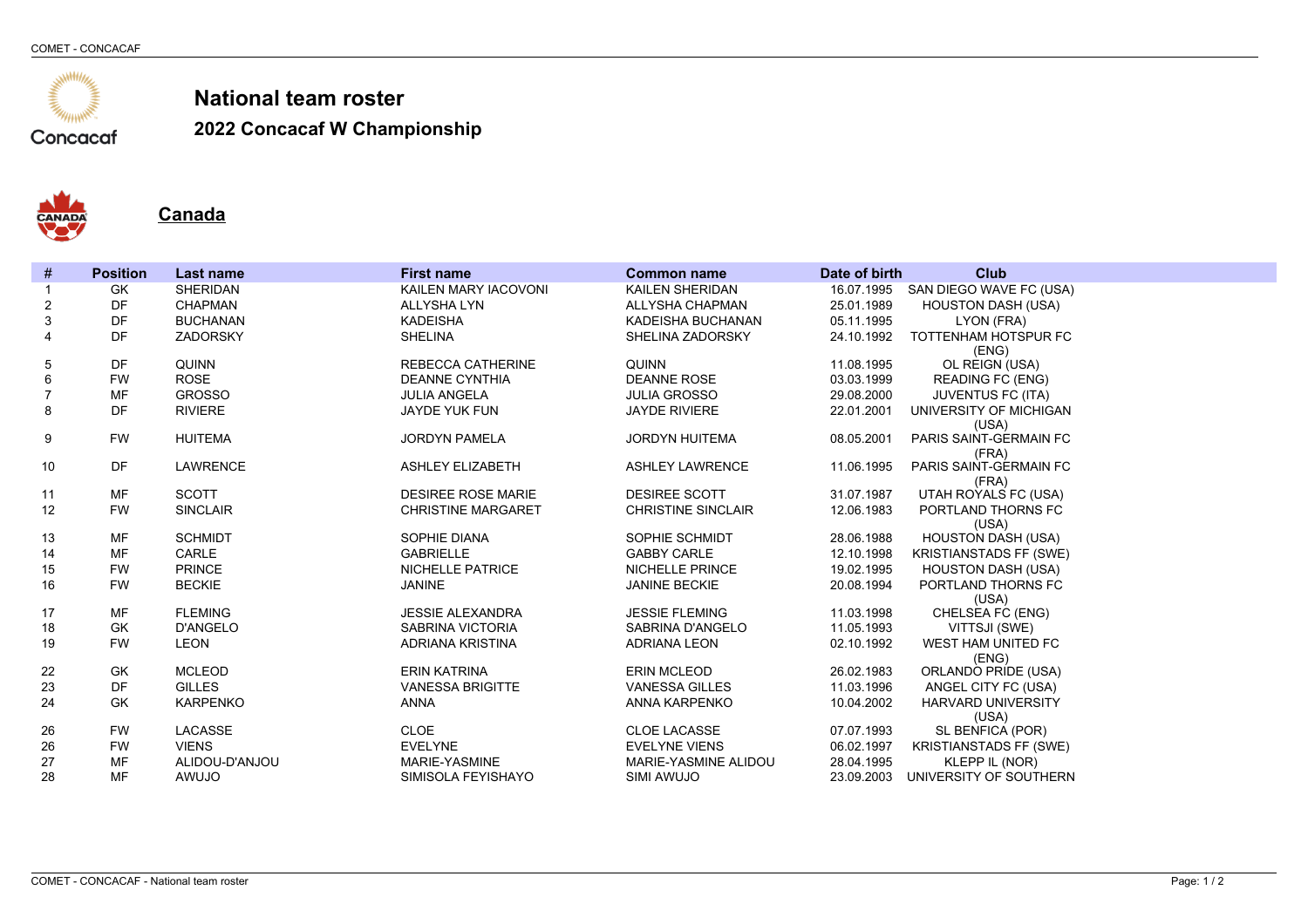

### **National team roster2022 Concacaf W Championship**

|    |           |                    |                        |                             |            | CALIFORNIA (USA)               |
|----|-----------|--------------------|------------------------|-----------------------------|------------|--------------------------------|
| 29 | <b>DF</b> | <b>BURNS</b>       | ZOE MACKENZIE CHABOT   | <b>ZOE BURNS</b>            | 05.01.2002 | UNIVERSITY OF SOUTHERN         |
|    |           |                    |                        |                             |            | CALIFORNIA (USA)               |
| 30 | <b>DF</b> | <b>CATHRO</b>      | <b>ASHLEY MADISON</b>  | <b>ASHLEY CATHRO</b>        | 19.01.2000 | UNIVERSITY OF ILLINOIS         |
|    |           |                    |                        |                             |            | (USA)                          |
| 31 | <b>MF</b> | <b>CHANG</b>       | SAMANTHA SUSAN         | SAMANTHA CHANG              | 13.07.2000 | UNIVERSITY OF SOUTH            |
|    | <b>FW</b> | <b>HELLSTROM</b>   | <b>JENNA ANNE</b>      | <b>JENNA HELLSTROM</b>      |            | CAROLINA (USA)                 |
| 32 |           |                    |                        |                             | 02.04.1995 | KIF OREBRO DFF (SWE)           |
| 32 | GK        | <b>KERR</b>        | <b>DEVON ANGELA</b>    | <b>DEVON KERR</b>           | 03.07.1997 | <b>WASHINGTON SPIRIT (USA)</b> |
| 35 | <b>MF</b> | <b>STRATIGAKIS</b> | SARAH                  | SARAH STRATIGAKIS           | 01.01.1999 | VITTSJI (SWE)                  |
| 36 | DF        | ST GEORGES         | <b>BIANCA ROSE</b>     | <b>BIANCA ST GEORGES</b>    | 28.07.1997 | CHICAGO RED STARS (USA)        |
| 37 | <b>FW</b> | <b>SMITH</b>       | <b>OLIVIA</b>          | <b>OLIVIA SMITH</b>         | 05.08.2004 | <b>FLORIDA STATE</b>           |
|    |           |                    |                        |                             |            | UNIVERSITY (USA)               |
| 38 | <b>DF</b> | <b>ROSE</b>        | <b>JADE ELIZABETH</b>  | <b>JADE ROSE</b>            | 12.02.2003 | <b>HARVARD UNIVERSITY</b>      |
|    |           |                    |                        |                             |            | (USA)                          |
| 39 | <b>MF</b> | <b>SMALL</b>       | <b>NIKAYLA DESIREE</b> | <b>NIKAYLA SMALL</b>        | 24.03.2003 | <b>WAKE FOREST UNIVERSITY</b>  |
|    |           |                    |                        |                             |            | (USA)                          |
| 40 | DF        | <b>LEVASSEUR</b>   | <b>MARIE</b>           | <b>MARIE LEVASSEUR</b>      | 18.05.1997 | FC FLEURY 91 (FRA)             |
| 40 | DF        | <b>YEKKA</b>       | <b>SURA BAYORU</b>     | SURA YEKKA                  | 04.01.1997 | LE HAVRE AC (FRA)              |
| 41 | <b>MF</b> | <b>LISTRO</b>      | <b>JOYDYN NICOLE</b>   | <b>JORDYN LISTRO</b>        | 10.04.1995 | ORLANDO PRIDE (USA)            |
| 42 | <b>FW</b> | <b>MAALOUF</b>     | <b>ROSA CELLA</b>      | ROSA MAALOUF                | 19.06.2006 | NDC-CDN ONTARIO (CAN)          |
| 43 | DF        | <b>OTTEY</b>       | <b>ELLA GRACE</b>      | <b>ELLA OTTEY</b>           | 12.08.2005 | NDC-CDN ONTARIO (CAN)          |
| 44 | DF        | <b>PICKETT</b>     | <b>VICTORIA SERENA</b> | <b>VICTORIA PICKETT</b>     | 12.08.1996 | KANSAS CITY CURRENT            |
|    |           |                    |                        |                             |            | (USA)                          |
| 45 | <b>FW</b> | <b>PRIDHAM</b>     | <b>DELANEY BAIE</b>    | <b>DELANEY BAIE PRIDHAM</b> | 02.09.1997 | KRISTIANSTADS FF (SWE)         |
| 46 | GK        | <b>PROULX</b>      | LYSIANNE               | <b>LYSIANNE PROULX</b>      | 17.04.1999 | <b>SYRACUSE UNIVERSITY</b>     |
|    |           |                    |                        |                             |            | (USA)                          |
|    |           |                    |                        |                             |            |                                |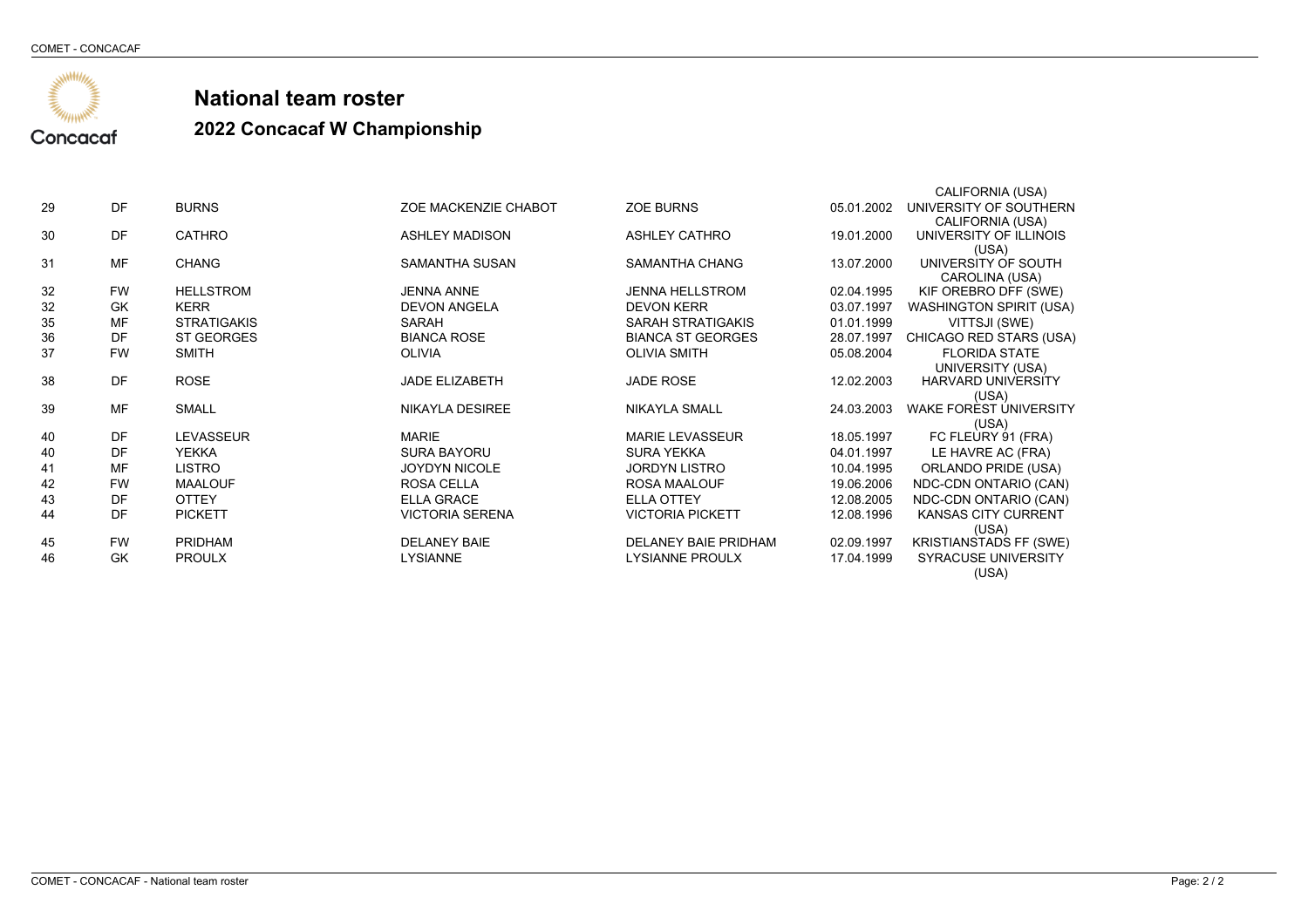

**2022 Concacaf W Championship**



**Costa Rica**

| #              | <b>Position</b> | Last name                 | <b>First name</b>        | <b>Common name</b>         | Date of birth | <b>Club</b>                              |
|----------------|-----------------|---------------------------|--------------------------|----------------------------|---------------|------------------------------------------|
| 1              | <b>GK</b>       | BERMUDEZ VALVERDE         | <b>MARIA NOELIA</b>      | NOELIA BERMUDEZ            | 20.09.1994    | <b>ALAJUELENSE (CRC)</b>                 |
| $\overline{c}$ | <b>DF</b>       | <b>GUILLEN ALVAREZ</b>    | <b>GABRIELA</b>          | <b>GABRIELA GUILLEN</b>    | 01.03.1992    | ALAJUELENSE (CRC)                        |
| 3              | DF              | COTO GONZALEZ             | <b>MARIA PAULA</b>       | <b>MARIA PAULA COTO</b>    | 02.03.1998    | ALAJUELENSE (CRC)                        |
| 4              | DF              | <b>BENAVIDES ARGUEDAS</b> | MARIANA DE LOS ANGELES   | <b>MARIANA BENAVIDES</b>   | 26.12.1994    | CS HEREDIANO (CRC)                       |
| $\mathbf 5$    | <b>DF</b>       | DEL CAMPO GUTIERREZ       | <b>VALERIA</b>           | <b>VALERIA DEL CAMPO</b>   | 15.02.2000    | CF MONTERREY (MEX)                       |
| 6              | <b>DF</b>       | SANCHEZ CRUZ              | CAROL                    | <b>CAROL SANCHEZ</b>       | 16.04.1986    | SPORTING FC (CRC)                        |
| $\overline{7}$ | <b>FW</b>       | <b>HERRERA MONGE</b>      | <b>DAPHNE MELISSA</b>    | <b>MELISSA HERRERA</b>     | 10.10.1996    | FC GIRONDINS DE<br><b>BORDEAUX (FRA)</b> |
| 8              | <b>DF</b>       | <b>CRUZ MEJIA</b>         | <b>DANIELA MARIA</b>     | <b>DANIELA CRUZ</b>        | 08.03.1991    | <b>DEPORTIVO SAPRISSA</b><br>(CRC)       |
| 9              | <b>FW</b>       | <b>VENEGAS MORALES</b>    | <b>CAROLINA PAOLA</b>    | <b>CAROLINA VENEGAS</b>    | 28.09.1991    | <b>DEPORTIVO SAPRISSA</b><br>(CRC)       |
| 10             | <b>MF</b>       | CRUZ TRAÑA                | <b>SHIRLEY</b>           | SHIRLEY CRUZ               | 28.08.1985    | ALAJUELENSE (CRC)                        |
| 11             | <b>MF</b>       | RODRIGUEZ CEDEÑO          | <b>RAQUEL</b>            | RAQUEL RODRIGUEZ           | 28.10.1993    | PORTLAND THORNS FC                       |
|                |                 |                           |                          |                            |               | (USA)                                    |
| 12             | <b>DF</b>       | RODRIGUEZ ZAMORA          | <b>LIXY MARIA</b>        | <b>LIXY RODRIGUEZ</b>      | 04.11.1990    | ALAJUELENSE (CRC)                        |
| 13             | <b>MF</b>       | <b>VALENCIANO ROJAS</b>   | <b>EMILIE VANESSA</b>    | <b>EMILIE VALENCIANO</b>   | 15.02.1997    | SPORTING FC (CRC)                        |
| 14             | <b>MF</b>       | CHINCHILLA CHINCHILLA     | <b>PRISCILA</b>          | PRISCILA CHINCHILLA        | 11.07.2001    | <b>GLASGOW CITY FC (SCO)</b>             |
| 15             | <b>FW</b>       | <b>GRANADOS GOMEZ</b>     | <b>CRISTIN YORLENY</b>   | <b>CRISTIN GRANADOS</b>    | 19.08.1989    | SPORTING FC (CRC)                        |
| 16             | <b>MF</b>       | ALVARADO AGUILAR          | KATHERINE MARIA          | KATHERINE ALVARADO         | 11.04.1991    | <b>DEPORTIVO SAPRISSA</b><br>(CRC)       |
| 17             | <b>FW</b>       | <b>MONTERO VENEGAS</b>    | <b>MICHELLE FRANCINI</b> | <b>MICHELLE MONTERO</b>    | 29.08.1994    | CRUZ AZUL (MEX)                          |
| 18             | <b>GK</b>       | <b>TAPIA CASTILLO</b>     | PRISCILLA NATALIA        | PRISCILLA TAPIA            | 02.05.1991    | CS HEREDIANO (CRC)                       |
| 19             | <b>FW</b>       | SALAS ZUÑIGA              | <b>MARIA PAULA</b>       | <b>MARIA PAULA SALAS</b>   | 12.07.2002    | <b>UNATTACHED (CRC)</b>                  |
| 20             | <b>FW</b>       | <b>VILLALOBOS MORALES</b> | <b>FABIOLA</b>           | <b>FABIOLA VILLALOBOS</b>  | 13.03.1998    | ALAJUELENSE (CRC)                        |
| 21             | <b>MF</b>       | <b>CHINCHILLA RAMON</b>   | <b>VIVIANA</b>           | <b>VIVIANA CHINCHILLA</b>  | 21.12.1994    | ALAJUELENSE (CRC)                        |
| 22             | MF              | ARIAS ALVAREZ             | YANIELA                  | YANIELA ARIAS              | 25.04.1998    | ESCAZU FC (CRC)                          |
| 23             | <b>GK</b>       | <b>SOLERA VEGA</b>        | <b>DANIELA</b>           | <b>DANIELA SOLERA</b>      | 21.07.1997    | C.D. SANTA TERESA (ESP)                  |
| 24             | MF              | <b>VILLALOBOS VEGA</b>    | <b>GLORIANA JESUS</b>    | <b>GLORIANA VILLALOBOS</b> | 20.08.1999    | CS HEREDIANO (CRC)                       |
| 25             | <b>DF</b>       | <b>BLANCO</b>             | <b>STEPHANNIE</b>        | STEPHANNIE BLANCO          | 13.12.2000    | SC DE HUELVA (ESP)                       |
| 26             | <b>MF</b>       | AGÜERO VARELA             | <b>SIANIF</b>            | SIANIF AGÜERO              | 27.01.2004    | ALAJUELENSE (CRC)                        |
| 27             | <b>DF</b>       | <b>ANGULO TABASH</b>      | CAROLINA DE LOS ANGELES  | CAROLINA ANGULO TABASH     | 29.07.1993    | <b>DIMAS ESCAZU (CRC)</b>                |
| 28             | <b>MF</b>       | ARCE ZUÑIGA               | <b>MARIA PAULA</b>       | <b>MARIA PAULA ARCE</b>    | 09.03.2004    | ALAJUELENSE (CRC)                        |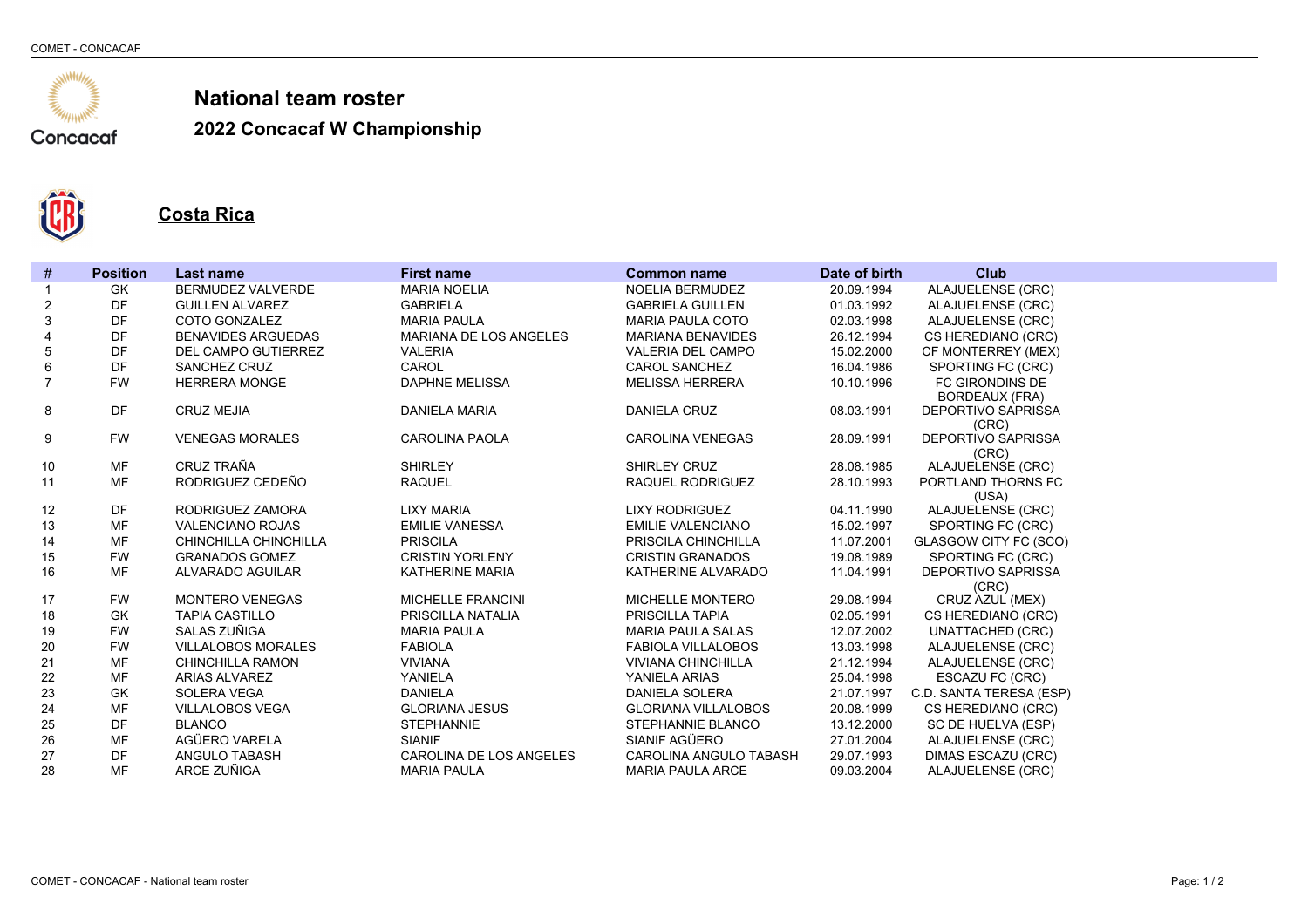

| 29 | MF        | <b>CAMPOS ALFARO</b>      | <b>MARIELA</b>              | <b>MARIELA CAMPOS</b>    | 04.01.1991 | CS HEREDIANO (CRC)                 |
|----|-----------|---------------------------|-----------------------------|--------------------------|------------|------------------------------------|
| 30 | MF        | <b>CAMPOS ALVARADO</b>    | <b>MARIELA</b>              | MARIELA CAMPOS ALVARADO  | 07.10.1998 | CS HEREDIANO (CRC)                 |
| 31 | MF        | <b>CHACON GONZALEZ</b>    | RAQUEL VALERIA              | RAQUEL CHACON            | 11.11.1994 | SPORTING FC (CRC)                  |
| 32 | <b>FW</b> | <b>CORRALES SOLIS</b>     | <b>HILLARY</b>              | <b>HILLARY CORRALES</b>  | 04.12.1999 | DIMAS ESCAZU (CRC)                 |
| 33 | <b>GK</b> | <b>DIAZ ARTAVIA</b>       | <b>DINNIA CECILIA</b>       | DINNIA DIAZ              | 14.01.1988 | DEPORTIVO SAPRISSA                 |
|    |           |                           |                             |                          |            | (CRC)                              |
| 34 | DF        | <b>ELIZONDO</b>           | <b>MARIA PAULA</b>          | <b>MARIA ELIZONDO</b>    | 30.11.1998 | SAPRISSA FF (CRC)                  |
| 35 | <b>FW</b> | <b>ESTRADA</b>            | <b>CATALINA</b>             | <b>CATALINA ESTRADA</b>  | 11.10.1998 | SAPRISSA FF (CRC)                  |
| 36 | MF        | <b>FLORES CHINCHILLA</b>  | <b>EMILY LORIANA</b>        | <b>EMILY FLORES</b>      | 19.11.2001 | <b>MUNICIPAL PEREZ</b>             |
|    |           |                           |                             |                          |            | <b>ZELEDON (CRC)</b>               |
| 37 | DF        | <b>GOMEZ CHAVARRIA</b>    | <b>KEYLIN ROSAURA</b>       | <b>KEYLIN GOMEZ</b>      | 13.11.2003 | CS HEREDIANO (CRC)                 |
| 38 | MF        | <b>GONZALEZ AGUILAR</b>   | <b>INDIRA</b>               | <b>INDIRA GONZÁLEZ</b>   | 09.01.1998 | DIMAS ESCAZU (CRC)                 |
| 39 | MF        | <b>GONZALEZ CORDERO</b>   | <b>LUCIANA</b>              | LUCIANA GONZALEZ         | 14.02.2005 | CS HEREDIANO (CRC)                 |
| 40 | MF        | <b>HERNANDEZ CASTRO</b>   | <b>VALERIA</b>              | <b>VALERIA HERNANDEZ</b> | 18.07.2000 | SPORTING FC (CRC)                  |
| 41 | MF        | <b>HERNANDEZ VEGA</b>     | <b>YIRLANY ABIGAIL</b>      | YIRLANY HERNÁNDEZ        | 17.06.2003 | MUNICIPAL POCOCI (CRC)             |
| 42 | MF        | <b>HERRERA BARRIENTOS</b> | <b>ALEXA DANIELA</b>        | <b>ALEXA HERRERA</b>     | 16.11.2004 | CS HEREDIANO (CRC)                 |
| 43 | DF        | <b>JIMENEZ MONTERO</b>    | <b>MARIA CELESTE</b>        | <b>CELESTE JIMENEZ</b>   | 30.07.2003 | CS HEREDIANO (CRC)                 |
| 44 | MF        | <b>LOBO ROJAS</b>         | <b>PRISCILLA</b>            | PRISCILLA LOBO           | 07.10.1997 | MUNICIPAL POCOCI (CRC)             |
| 45 | <b>GK</b> | <b>MENDEZ ARGUEDAS</b>    | <b>MARIA CAROLINA</b>       | <b>CAROLINA MENDEZ</b>   | 19.07.2004 | SAPRISSA FF (CRC)                  |
| 46 | MF        | <b>MORALES SALAZAR</b>    | <b>MARIA JOSE</b>           | <b>MARIA MORALES</b>     | 22.02.1996 | SAPRISSA FF (CRC)                  |
| 47 | DF        | <b>OPORTA VEGA</b>        | <b>MARILENIS DEL CARMEN</b> | <b>MARILENIS OPORTA</b>  | 24.03.1998 | ALAJUELENSE (CRC)                  |
| 48 | <b>FW</b> | <b>OVARES SEQUEIRA</b>    | <b>YERLING MELISSA</b>      | <b>YERLING OVARES</b>    | 17.01.2002 | SPORTING FC (CRC)                  |
| 49 | <b>GK</b> | PÉREZ WATSON              | <b>GENESIS GIANNA</b>       | <b>GENESIS PÉREZ</b>     | 04.05.2005 | MONTVERDE ACADEMY<br>(USA)         |
| 50 | MF        | PINELL GONZALES           | <b>ALEXANDRA</b>            | ALEXANDRA PINELL         | 18.10.2002 | ALAJUELENSE (CRC)                  |
| 51 | MF        | PRIETO VIALES             | KENDRY VERÓNICA             | <b>VERONICA PRIETO</b>   | 24.02.2000 | SUVA SPORTS (CRC)                  |
| 52 | MF        | RODRÍGUEZ MONGE           | <b>PRISCILLA</b>            | PRISCILLA RODRÍGUEZ      | 26.05.2005 | SAPRISSA FF (CRC)                  |
| 53 | <b>MF</b> | <b>SAENZ BROWN</b>        | <b>DIANA CAROLINA</b>       | <b>DIANA SAENZ</b>       | 15.04.1989 | CS HEREDIANO (CRC)                 |
| 54 | DF        | <b>SANCHO FALLAS</b>      | <b>ABIGAIL</b>              | <b>ABIGAIL SANCHO</b>    | 09.01.2003 | SPORTING FC (CRC)                  |
| 55 | DF        | <b>SANDI GARCIA</b>       | <b>CRISTEL SABRINA</b>      | <b>CRISTEL SANDI</b>     | 23.01.1998 | <b>DEPORTIVO SAPRISSA</b><br>(CRC) |
| 56 | MF        | <b>SCOTT RICHARDSON</b>   | SHEIKA DALEICHA             | SHEIKA SCOTT             | 22.10.2006 | MUNICIPAL POCOCI (CRC)             |
| 57 | <b>FW</b> | <b>VALLEJOS RAMIREZ</b>   | <b>DIANA</b>                | <b>DIANA VALLEJOS</b>    | 14.01.1994 | CS HEREDIANO (CRC)                 |
| 58 | MF        | <b>VARELA ESPINOZA</b>    | <b>SOFIA</b>                | <b>SOFIA VARELA</b>      | 28.03.1998 | SAPRISSA FF (CRC)                  |
|    |           |                           |                             |                          |            |                                    |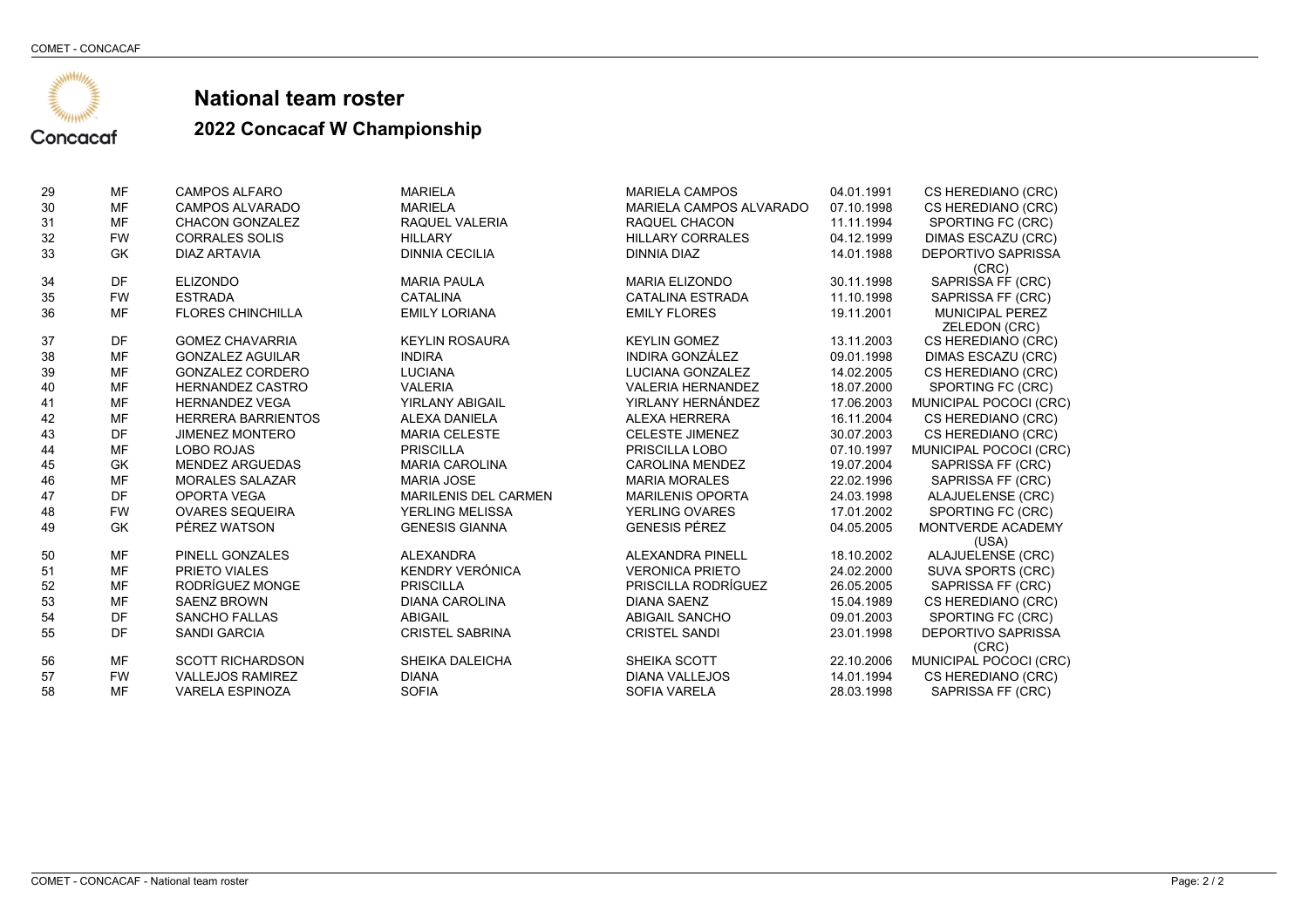

**2022 Concacaf W Championship**



**Haiti**

| #              | <b>Position</b> | <b>Last name</b>  | <b>First name</b>             | <b>Common name</b>        | Date of birth | <b>Club</b>                                |
|----------------|-----------------|-------------------|-------------------------------|---------------------------|---------------|--------------------------------------------|
|                | <b>GK</b>       | <b>FLEURIOT</b>   | <b>MADELINA</b>               | <b>MADELINA FLEURIOT</b>  | 28.10.2003    | <b>EXAFOOT FC (HAI)</b>                    |
| 2              | <b>DF</b>       | <b>LIMAGE</b>     | <b>JENNYFER</b>               | <b>JENNYFER LIMAGE</b>    | 25.12.1997    | <b>GRENOBLE FOOT 38 (FRA)</b>              |
| $\overline{4}$ | MF              | <b>JOSEPH</b>     | <b>DOUGENIE TABITA KERBIE</b> | <b>TABITA JOSEPH</b>      | 13.09.2003    | STADE BRESTOIS (FRA)                       |
| 5              | DF              | LOUIS             | <b>KETHNA</b>                 | <b>KETHNA LOUIS</b>       | 05.08.1996    | STADE DE REIMS (FRA)                       |
| 6              | <b>MF</b>       | <b>DUMORNAY</b>   | <b>MELCHIE DAELLE</b>         | <b>MELCHIE DUMORNAY</b>   | 17.08.2003    | STADE DE REIMS (FRA)                       |
| $\overline{7}$ | <b>FW</b>       | LOUIS             | <b>BATCHEBA</b>               | <b>BATCHEBA LOUIS</b>     | 15.06.1997    | FF ISSY LES MOULINEAUX<br>(FRA)            |
| 8              | <b>MF</b>       | <b>ETIENNE</b>    | <b>DANIELLE MONIQUE</b>       | <b>DANIELLE ETIENNE</b>   | 16.01.2001    | <b>FORDHAM UNIVERSITY</b><br>(USA)         |
| 9              | <b>FW</b>       | <b>JEUDY</b>      | <b>SHERLY</b>                 | SHERLY JEUDY              | 13.10.1998    | <b>GRENOBLE FOOT 38 (FRA)</b>              |
| 10             | <b>FW</b>       | <b>MONDESIR</b>   | <b>NERILIA</b>                | <b>NERILIA MONDESIR</b>   | 17.01.1999    | <b>MONTPELLIER HSC (FRA)</b>               |
| 11             | <b>FW</b>       | <b>ELOISSAINT</b> | <b>ROSELINE</b>               | ROSELINE ELOISSAINT       | 20.02.1999    | FC NANTES (FRA)                            |
| 12             | <b>GK</b>       | <b>THEUS</b>      | <b>KERLY</b>                  | <b>KERLY THEUS</b>        | 07.01.1999    | <b>UNATTACHED (HAI)</b>                    |
| 13             | <b>FW</b>       | PIERRE LOUIS      | <b>DAYANA</b>                 | <b>DAYANA PIERRE</b>      | 24.09.2003    | AS TIGRESSES (HAI)                         |
| 15             | DF              | <b>MORYL</b>      | <b>MAUDELINE</b>              | <b>MAUDELINE MORYL</b>    | 24.01.2003    | EXAFOOT FC (HAI)                           |
| 16             | DF              | <b>SURPRIS</b>    | <b>CHELSEA ARIANE</b>         | <b>CHELSEA SURPRIS</b>    | 20.12.1996    | AS YZEURE (FRA)                            |
| 18             | <b>MF</b>       | PETIT FRERE       | <b>BETINA</b>                 | <b>BETINA PETIT FRERE</b> | 01.08.2003    | <b>STADE BRESTOIS (FRA)</b>                |
| 19             | <b>FW</b>       | <b>GANTHIER</b>   | <b>NOA OLIVIA</b>             | <b>NOA GANTHIER</b>       | 13.10.2002    | <b>WESTON FC (USA)</b>                     |
| 22             | <b>FW</b>       | <b>SAINTFELIX</b> | <b>MIKERLINE</b>              | MIKERLINE SAINTFELIX      | 18.11.1999    | <b>MONTAUBAN FC (FRA)</b>                  |
| 23             | <b>GK</b>       | LARCO             | <b>LARA SOPHIA</b>            | <b>LARA LARCO</b>         | 27.11.2002    | <b>GEORGETOWN (USA)</b>                    |
| 24             | DF              | <b>ORNIS</b>      | <b>VALENTINA</b>              | <b>VALENTINA ORNIS</b>    | 22.08.2003    | ANACAONA SC (HAI)                          |
| 25             | <b>MF</b>       | <b>MICHEL</b>     | <b>PHISELINE</b>              | PHISELINE MICHEL          | 27.07.1997    | ST DENIS FC (FRA)                          |
| 26             | <b>DF</b>       | <b>MATHURIN</b>   | <b>RUTHNY</b>                 | <b>RUTHNY MATHURIN</b>    | 14.01.2001    | UNIVERSITY OF LOUISIANA<br>LAFAYETTE (USA) |
| 27             | <b>DF</b>       | <b>MARCELLUS</b>  | ROSE-ALYA                     | ROSE-ALYA MARCELLUS       | 22.03.2003    | EXAFOOT FC (HAI)                           |
| 28             | <b>MF</b>       | <b>LOUIS</b>      | <b>ABAINA</b>                 | <b>ABAINA LOUIS</b>       | 29.11.2001    | <b>UNATTACHED (HAI)</b>                    |
| 29             | <b>MF</b>       | <b>LEBRUN</b>     | <b>ISNADA</b>                 | <b>ISNADA LEBRUN</b>      | 04.08.1997    | FCE MERIGNAC ARLAC<br>(FRA)                |
| 30             | <b>FW</b>       | <b>LAURYN</b>     | <b>OLIVER</b>                 | <b>OLIVER LAURYN</b>      | 14.11.2000    | <b>TEXAS UNIVERSITY (USA)</b>              |
| 31             | DF              | LAFORTE           | <b>JOHANE</b>                 | JOHANE LAFORTE            | 24.02.1996    | ST DENIS FC (FRA)                          |
| 32             | <b>FW</b>       | <b>JOSEPH</b>     | <b>SHWENDESKY</b>             | SHWENDESKY JOSEPH         | 18.11.1997    | FC RUBIN KAZAN (RUS)                       |
| 33             | MF              | <b>JOSEPH</b>     | <b>FLORSIE LOVE DARLINA</b>   | <b>FLORSIE JOSEPH</b>     | 15.12.2003    | DON BOSCO FC (HAI)                         |
| 34             | <b>DF</b>       | <b>JOSEPH</b>     | <b>ESTERICOVE</b>             | <b>ESTERICOVE JOSEPH</b>  | 05.02.2003    | <b>EXAFOOT FC (HAI)</b>                    |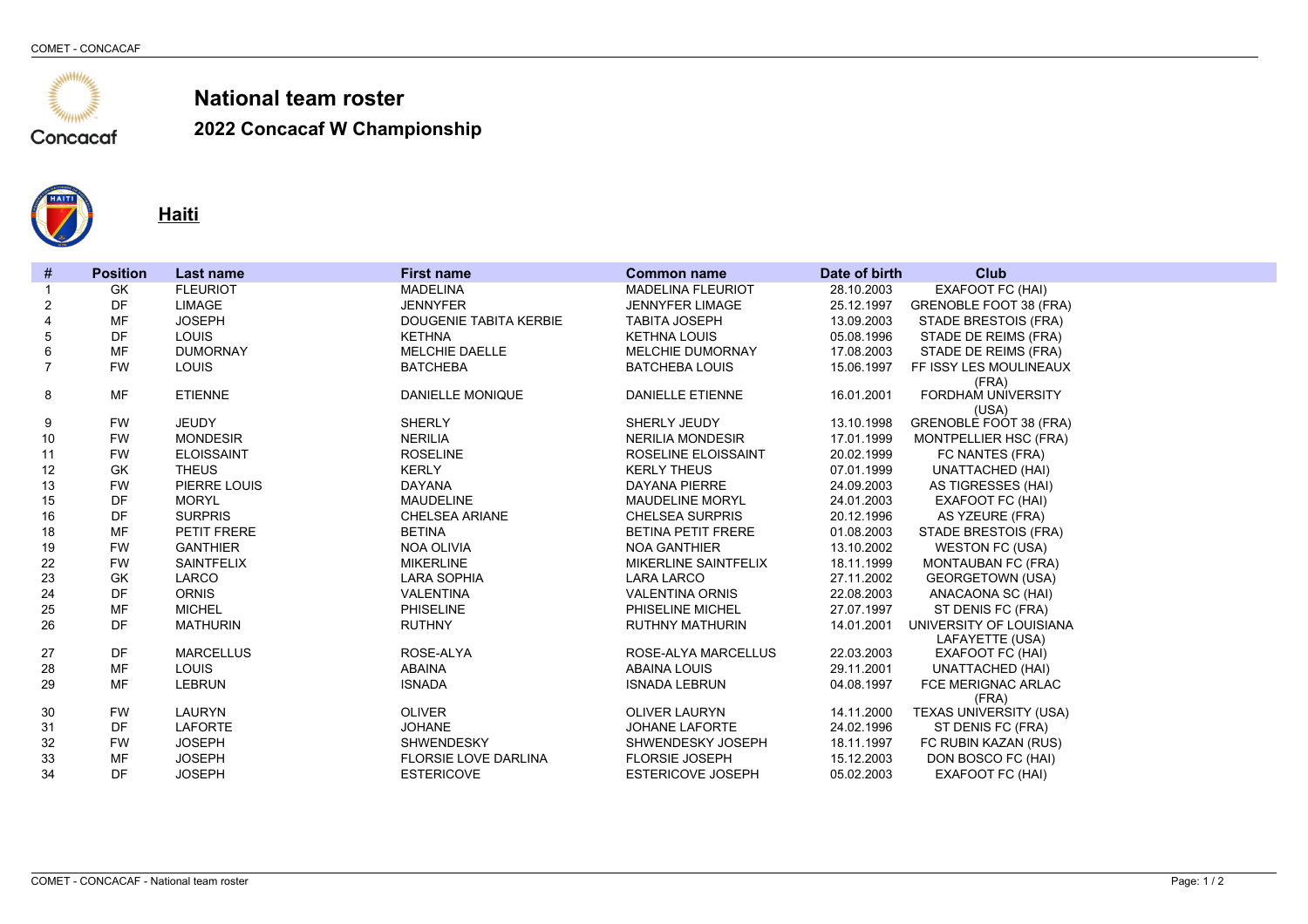

| 35 | MF        | JEAN                     | <b>ROSIANNE</b>        | ROSIANNE JEAN            | 24.11.1999 | UNATTACHED (HAI)                |
|----|-----------|--------------------------|------------------------|--------------------------|------------|---------------------------------|
| 36 | MF        | <b>JEAN THOMAS</b>       | <b>DOLORES</b>         | DOLORES JEAN THOMAS      | 16.05.1999 | <b>UNATTACHED (HAI)</b>         |
| 37 | GK        | <b>GABRIEL</b>           | <b>JONIE</b>           | <b>GABRIEL JONIE</b>     | 30.11.1997 | <b>UNATTACHED (HAI)</b>         |
| 38 | <b>FW</b> | <b>ELIS PAOLA</b>        | <b>PAOLA</b>           | <b>ELIS PAOLA</b>        | 27.07.2000 | <b>SYRACUSE UNIVERSITY</b>      |
|    |           |                          |                        |                          |            | (USA)                           |
| 39 | MF        | <b>DUMAS</b>             | <b>GAELLE</b>          | <b>GAELLE DUMAS</b>      | 21.02.2003 | EXAFOOT FC (HAI)                |
| 40 | <b>FW</b> | <b>DORCE</b>             | <b>MIRLENE</b>         | <b>MIRLENE DORCE</b>     | 13.12.2003 | EXAFOOT FC (HAI)                |
| 41 | DF        | <b>DACIUS</b>            | <b>MELISSA SHELSIE</b> | <b>MELISSA DACIUS</b>    | 24.03.1999 | FF NIMES (FRA)                  |
| 42 | DF        | <b>CONSTANT</b>          | <b>CLAIRE</b>          | <b>CLAIRE CONSTANT</b>   | 13.10.1999 | UNIVERSITY OF VIRGINIA          |
|    |           |                          |                        |                          |            | (USA)                           |
| 43 | <b>GK</b> | <b>CLERMEUS</b>          | <b>NAPHTALINE</b>      | NAPHTALINE CLERMEUS      | 01.08.1998 | UNATTACHED (HAI)                |
| 44 | GK        | <b>CHRISTOPHE</b>        | <b>JAIDYN KENEDY</b>   | <b>JAIDYN CHRISTOPHE</b> | 19.01.2001 | NTH TOPHAT (USA)                |
| 45 | DE        | <b>BEAUBRUN</b>          | <b>SOVELINE</b>        | SOVELINE BEAUBRUN        | 07.12.1997 | NORTH TEXAS COMMUNITY           |
|    |           |                          |                        |                          |            | <b>COLLEGE (USA)</b>            |
| 46 | <b>FW</b> | ST-CYR                   | <b>MEGHANE</b>         | <b>MEGHANE ST-CYR</b>    | 26.02.2003 | AIGLES AHUNTSIC (CAN)           |
| 47 | MF        | <b>SALOMON ALI</b>       | <b>DONIA</b>           | DONIA SALOMON            | 22.02.1993 | FC LAVAL (CAN)                  |
| 48 | <b>FW</b> | PIERRE JEROME            | <b>MILAN RAQUEL</b>    | <b>MILAN PIERRE</b>      | 23.04.2002 | UNIVERSITY OF MARYLAND          |
|    |           |                          |                        |                          |            | (USA)                           |
| 49 | GK        | <b>AMBROISE</b>          | <b>NAHOMIE</b>         | NAHOMIE AMBROISE         | 13.11.2003 | ANACAONA SC (HAI)               |
| 50 | <b>FW</b> | <b>BORGELLA ROSELORD</b> | <b>ROSELORD</b>        | ROSELORD BORGELLA        | 01.04.1993 | FF ISSY LES MOULINEAUX<br>(FRA) |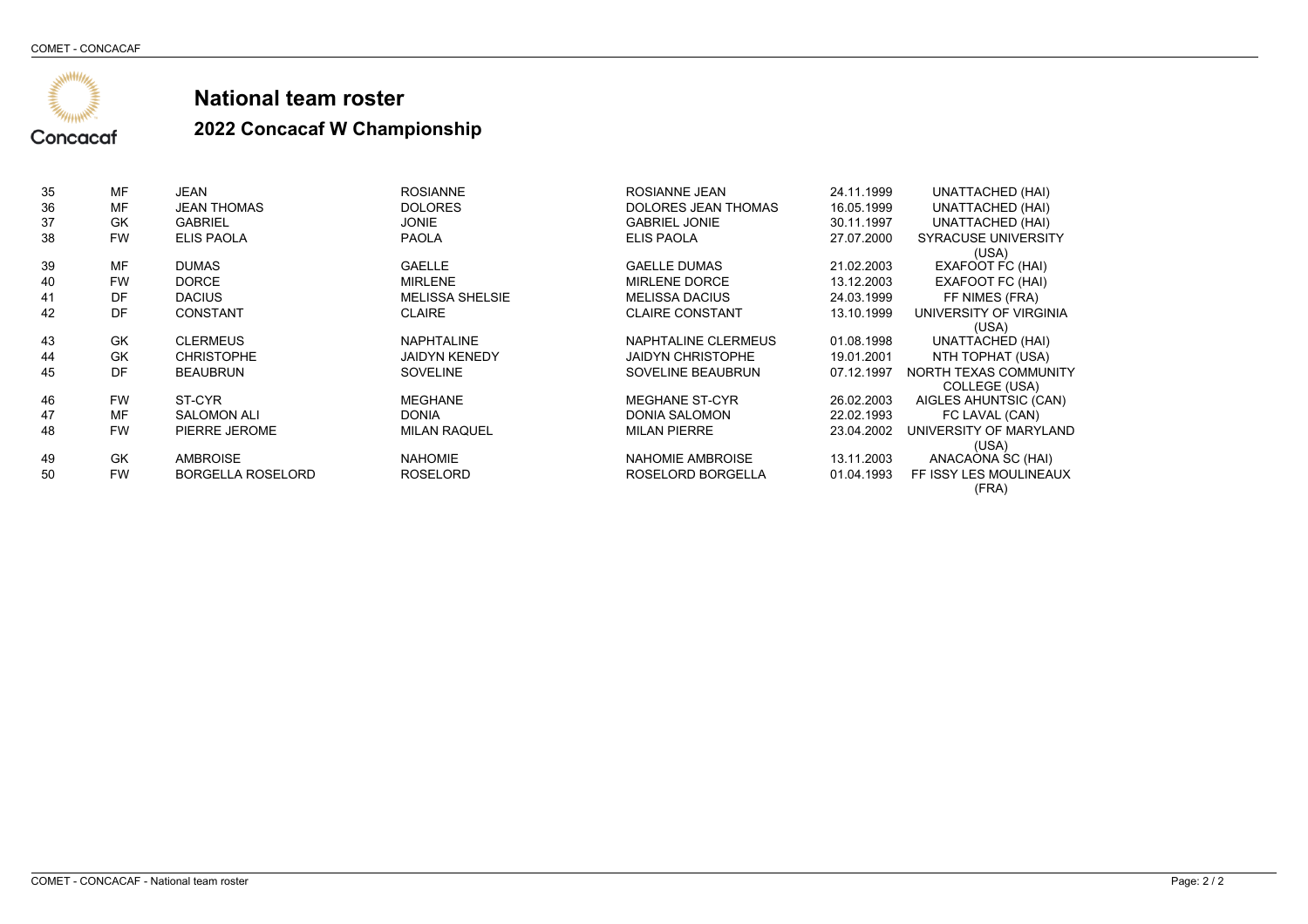

**2022 Concacaf W Championship**



**Jamaica**

| $\#$           | <b>Position</b> | <b>Last name</b>       | <b>First name</b>    | <b>Common name</b>        | Date of birth | <b>Club</b>                            |
|----------------|-----------------|------------------------|----------------------|---------------------------|---------------|----------------------------------------|
|                | <b>FW</b>       | <b>WILTSHIRE</b>       | <b>TIERNNY</b>       | <b>TIERNNY WILTSHIRE</b>  | 08.05.1998    | <b>UNATTACHED (JAM)</b>                |
| 2              | <b>MF</b>       | <b>WASHINGTON</b>      | <b>GISELLE</b>       | <b>GISELLE WASHINGTON</b> |               | 03.04.2001 UNIVERSITY OF TENNESSEE     |
|                |                 |                        |                      |                           |               | (USA)                                  |
| 3              | MF              | VANZANTEN              | <b>KALYSSA</b>       | KALYSSA VANZANTEN         | 25.08.2001    | UNIVERSITY OF NOTRE<br>DAME (USA)      |
| 4              | <b>MF</b>       | <b>SWEATMAN</b>        | <b>MARLO</b>         | <b>MARLO SWEATMAN</b>     | 01.12.1994    | SZOMBATHELY HALADAS                    |
|                |                 |                        |                      |                           |               | (HUN)                                  |
| 5              | DF              | <b>SWABY</b>           | <b>CHANTELLE</b>     | <b>CHANTELLE SWABY</b>    | 06.08.1998    | RANGERS FC (SCO)                       |
| 6              | DF              | <b>SWABY</b>           | <b>ALLYSON</b>       | <b>ALLYSON SWABY</b>      | 03.10.1996    | ANGEL CITY FC (USA)                    |
| $\overline{7}$ | GK              | <b>SPENCER</b>         | <b>REBECCA</b>       | REBECCA SPENCER           | 22.02.1991    | TOTTENHAM HOTSPUR FC                   |
|                |                 |                        |                      |                           |               | (ENG)                                  |
| 8              | <b>MF</b>       | <b>SPENCE</b>          | <b>DREW</b>          | <b>DREW SPENCE</b>        | 23.10.1992    | <b>UNATTACHED (JAM)</b>                |
| 9              | <b>MF</b>       | <b>SOLAUN NELSON</b>   | <b>HAVANA</b>        | <b>HAVANA SOLAUN</b>      | 23.02.1993    | <b>NORTH CAROLINA</b><br>COURAGE (USA) |
| 10             | <b>MF</b>       | <b>SHAW</b>            | <b>KHADIJA</b>       | <b>KHADIJA SHAW</b>       | 31.01.1997    | MANCHESTER CITY FC                     |
|                |                 |                        |                      |                           |               | (ENG)                                  |
| 11             | <b>GK</b>       | <b>SCHNEIDER</b>       | <b>SYDNEY</b>        | <b>SYDNEY SCHNEIDER</b>   | 31.08.1999    | KANSAS CITY CURRENT                    |
|                |                 |                        |                      |                           |               | (USA)                                  |
| 12             | <b>WF</b>       | <b>SAMPSON</b>         | <b>VYAN</b>          | <b>VYAN SAMPSON</b>       | 02.07.1996    | <b>CHARLTON ATHLETIC (ENG)</b>         |
| 13             | <b>MF</b>       | <b>PRIMUS</b>          | <b>ATLANTA</b>       | <b>ATLANTA PRIMUS</b>     | 21.04.1997    | <b>LONDON CITY LIONESSES</b>           |
| 14             | DF              | <b>PLUMMER</b>         | <b>KONYA</b>         | <b>KONYA PLUMMER</b>      | 02.08.1997    | (ENG)<br><b>UNATTACHED (JAM)</b>       |
| 15             | DF              | PELAIA HYLTON          | <b>JAYDA</b>         | <b>JAYADA PELAIA</b>      | 30.05.1998    | <b>ARIZONA STATE</b>                   |
|                |                 |                        |                      |                           |               | UNIVERSITY (USA)                       |
| 16             | DF              | <b>MURRAY</b>          | <b>SATARA</b>        | <b>SATARA MURRAY</b>      | 01.07.1993    | <b>RACING LOUISVILLE FC</b>            |
|                |                 |                        |                      |                           |               | (USA)                                  |
| 17             | <b>GK</b>       | <b>MENSAH</b>          | <b>SERENA ADJELE</b> | <b>SERENA MENSAH</b>      | 14.03.2002    | <b>FORDHAM UNIVERSITY</b>              |
| 18             | <b>MF</b>       | <b>MCNAMARA</b>        | <b>PEYTON</b>        | PEYTON MCNAMARA           | 22.02.2002    | (USA)<br>OHIO STATE UNIVERSITY         |
|                |                 |                        |                      |                           |               | (USA)                                  |
| 19             | DF              | <b>MCFADDEN</b>        | LOGAN                | <b>LOGAN MCFADDEN</b>     | 17.01.2000    | <b>LIPSCOMB UNIVERSITY</b>             |
|                |                 |                        |                      |                           |               | (USA)                                  |
| 20             | <b>FW</b>       | <b>MCCOY</b>           | KAYLA                | KAYLA MCCOY               | 03.09.1996    | RANGERS FC (SCO)                       |
| 21             | <b>FW</b>       | <b>MATTHEWS NELSON</b> | <b>CHEYNA</b>        | <b>CHEYNA MATTHEWS</b>    | 10.11.1993    | RACING LOUISVILLE FC                   |
|                |                 |                        |                      |                           |               | (USA)                                  |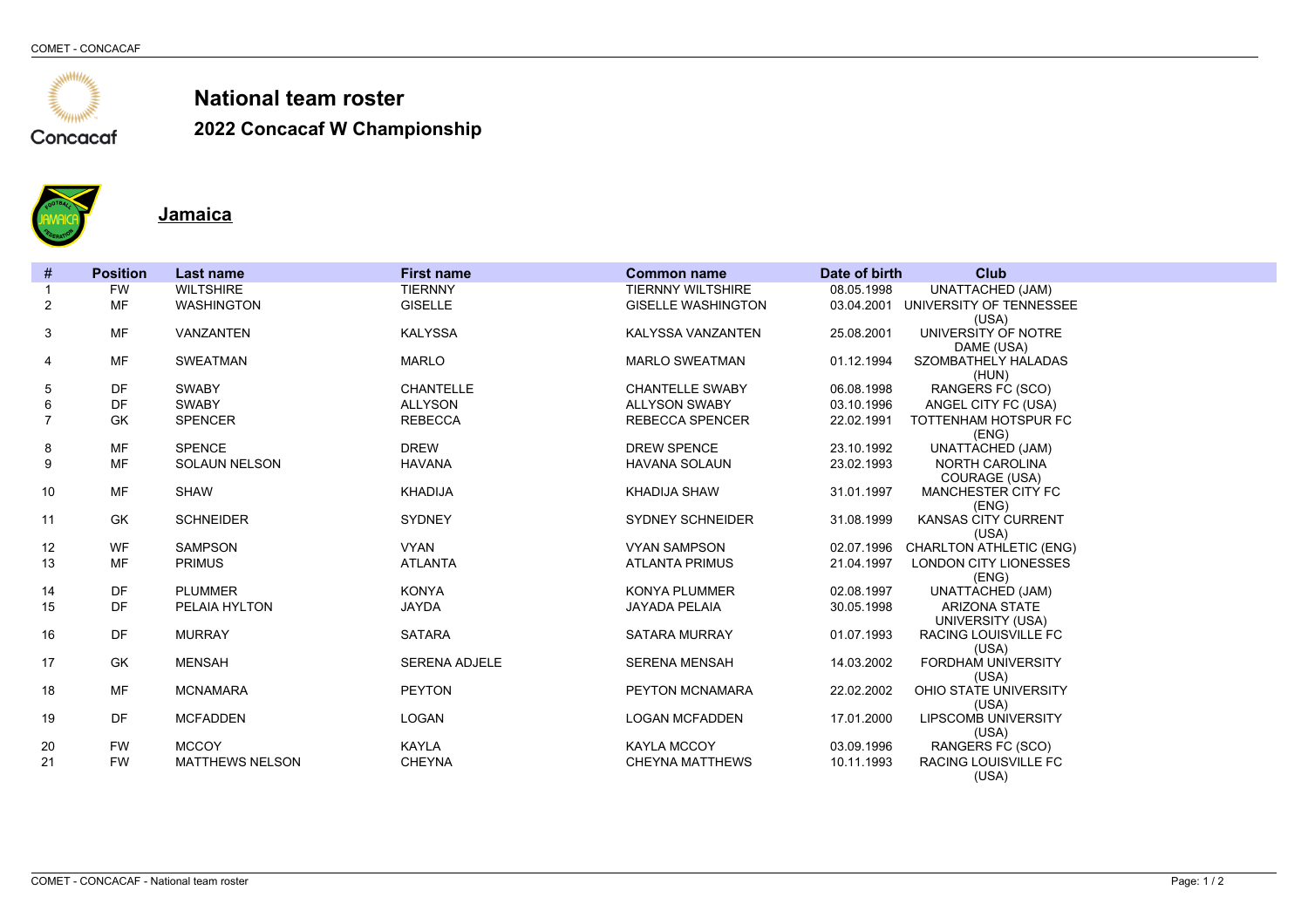

| 22 | <b>WF</b> | <b>MALIKAE</b>         | <b>DAYES</b>          | <b>MALIKAE DAYES</b>    | 29.09.1999 | UNIVERSITY OF MARYLAND<br>(USA) |
|----|-----------|------------------------|-----------------------|-------------------------|------------|---------------------------------|
| 23 | DF        | <b>KEENE</b>           | <b>ALIKA</b>          | <b>ALIKA KEENE</b>      | 15.01.1994 | GYORI ETO FC (HUN)              |
| 24 | GK        | <b>JAMIESON</b>        | <b>YAZMEEN</b>        | YAZMEEN JAMIESON        | 17.03.1998 | <b>UNATTACHED (JAM)</b>         |
| 25 | <b>FW</b> | <b>HAYLES</b>          | <b>SHANIA</b>         | <b>SHANIA HAYLES</b>    | 22.12.1999 | ASTON VILLA FC (ENG)            |
| 26 | DF        | <b>HARRIOTT NELSON</b> | <b>MADIYA</b>         | <b>MADIYA HARRIOTT</b>  | 16.02.1999 | <b>VANDERBILT UNIVERSITY</b>    |
|    |           |                        |                       |                         |            | (USA)                           |
| 27 | <b>FW</b> | <b>GREY</b>            | <b>MIREYA</b>         | <b>MIREYA GREY</b>      | 17.09.1998 | <b>UNATTACHED (JAM)</b>         |
| 28 | DF        | GAYLE                  | <b>GABRIELLE</b>      | <b>GABRIELLE GAYLE</b>  | 14.10.2000 | UNIVERSITY OF SOUTH             |
|    |           |                        |                       |                         |            | ALABAMA (USA)                   |
| 29 | MF        | <b>DOUGLAS</b>         | <b>COURTNEY</b>       | <b>COURTNEY DOUGLAS</b> | 01.08.1995 | UNATTACHED (JAM)                |
| 30 | MF        | <b>DAYES</b>           | MIKAYLA SANDRA HAYNES | <b>MIKAYLA DAYES</b>    | 29.09.1999 | UNIVERSITY OF MARYLAND          |
|    |           |                        |                       |                         |            | (USA)                           |
| 31 | DF        | <b>CHANG</b>           | <b>CHRISTINA</b>      | CHRISTINA CHANG         | 13.06.1985 | <b>UNATTACHED (JAM)</b>         |
| 32 | MF        | <b>CARTER</b>          | <b>TRUDI</b>          | <b>TRUDI CARTER</b>     | 18.11.1994 | FC GINTRA (LTU)                 |
| 33 | DF        | <b>CAMPBELL</b>        | <b>SASHANA</b>        | <b>SASHANA CAMPBELL</b> | 02.03.1991 | <b>KKPK MEDYK KONIN (POL)</b>   |
| 34 | MF        | <b>CAMERON NELSON</b>  | <b>TIFFANY</b>        | <b>TIFFANY CAMERON</b>  | 16.10.1991 | GYORI ETO FC (HUN)              |
| 35 | <b>FW</b> | <b>BROWN</b>           | <b>JODY</b>           | <b>JODY BROWN</b>       | 16.04.2002 | <b>FLORIDA STATE</b>            |
|    |           |                        |                       |                         |            | UNIVERSITY (USA)                |
| 36 | DF        | BOND-FLASZA            | <b>DOMINIQUE</b>      | DOMINIQUE BOND-FLASZA   | 11.09.1996 | <b>CLUB TINDASTOLL (ISL)</b>    |
| 37 | MF        | <b>BLACKWOOD</b>       | <b>DENEISHA</b>       | DENEISHA BLACKWOOD      | 07.03.1997 | UNATTACHED (JAM)                |
| 38 | MF        | <b>BAILEY-GAYLE</b>    | PAIGE                 | PAIGE BAILEY-GAYLE      | 12.11.2001 | <b>UNATTACHED (JAM)</b>         |
| 39 | MF        | <b>BAILEY</b>          | <b>JADE</b>           | <b>JADE BAILEY</b>      | 11.11.1995 | LIVERPOOL FC (ENG)              |
| 40 | DF        | <b>ATKINS</b>          | <b>MALIA</b>          | <b>MALIA ATKINS</b>     | 03.02.2002 | UNIVERSITY OF SOUTH             |
|    |           |                        |                       |                         |            | DAKOTA (USA)                    |
| 41 | MF        | <b>ASHER</b>           | <b>CHINYELU</b>       | <b>CHINYELU ASHER</b>   | 20.05.1993 | AIK FOTBOLL (SWE)               |
| 42 | <b>FW</b> | <b>ADAMOLEKUN</b>      | <b>OLUFOLASADE</b>    | OLUFOLASADE ADAMOLEKUN  | 21.02.2001 | UNIVERSITY OF SOUTHERN          |
|    |           |                        |                       |                         |            | CALIFORNIA (USA)                |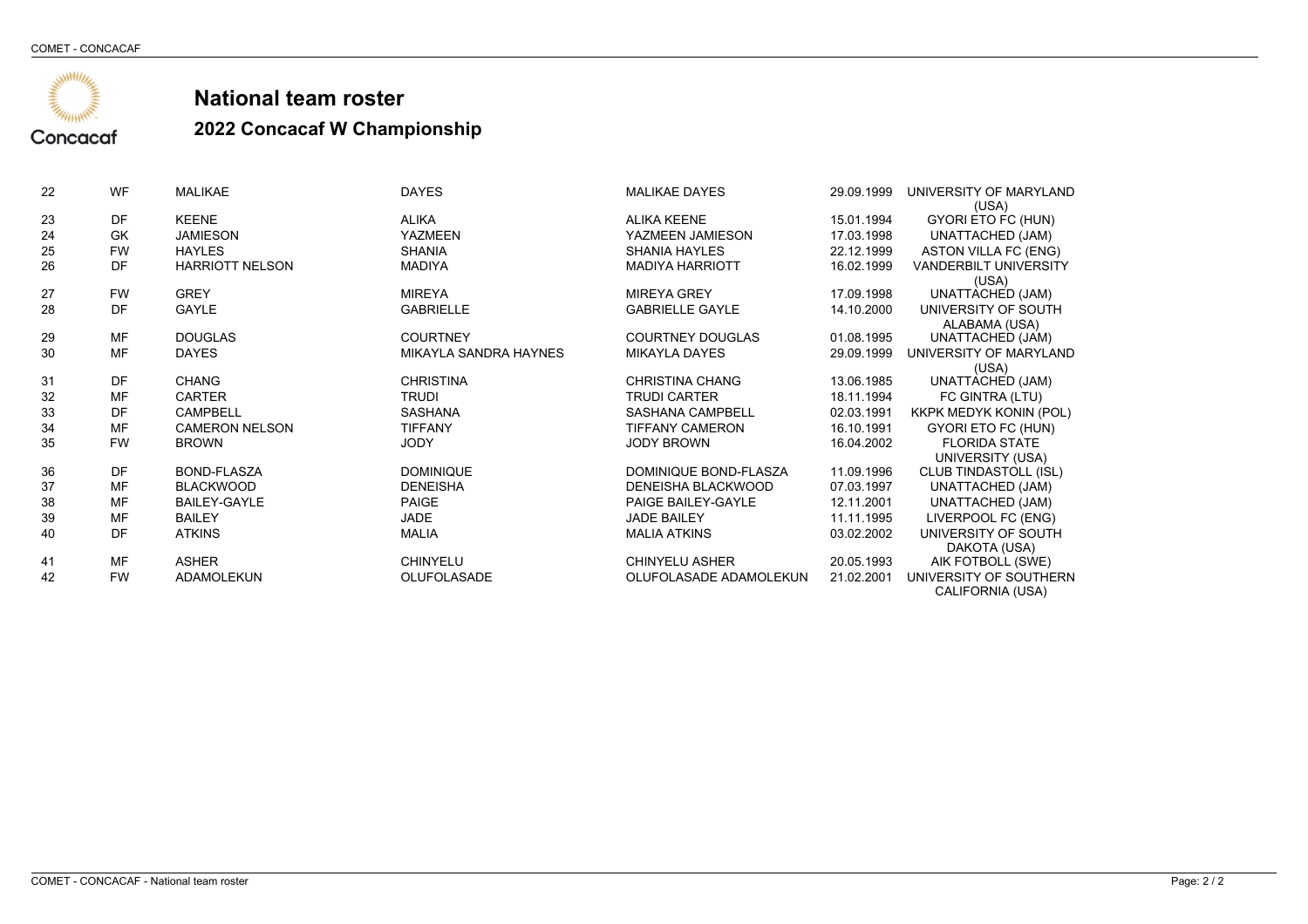

**2022 Concacaf W Championship**



**Mexico**

| #              | <b>Position</b> | <b>Last name</b>          | <b>First name</b>          | <b>Common name</b>       | Date of birth | <b>Club</b>                                  |
|----------------|-----------------|---------------------------|----------------------------|--------------------------|---------------|----------------------------------------------|
|                | MF              | <b>CUEVAS ARAUJO</b>      | <b>BETZY CASANDRA</b>      | <b>CASANDRA CUEVAS</b>   | 21.04.1997    | CLUB AMERICA (MEX)                           |
| -1             | DF              | <b>RODRÍGUEZ</b>          | <b>ANIKA ELIA</b>          | <b>ANIKA RODRIGUEZ</b>   | 04.01.1997    | PSV EINDHOVEN (NED)                          |
| 2              | DF              | <b>BERNAL RODRIGUEZ</b>   | <b>REBECA</b>              | <b>REBECA BERNAL</b>     | 31.08.1997    | CF MONTERREY (MEX)                           |
| 3              | DF              | CADENA CALVILLO           | <b>MARIANA</b>             | <b>MARIANA CADENA</b>    | 13.02.1995    | CF MONTERREY (MEX)                           |
| 4              | <b>FW</b>       | DIAZ DIAZ                 | <b>NAYELI ISELA</b>        | <b>NAYELI DIAZ</b>       | 10.10.2001    | SAINT MARY'S COLLEGE OF                      |
| 5              | DF              | <b>ESPINOZA CASAS</b>     | <b>GRETA ALEJANDRA</b>     | <b>GRETA ESPINOZA</b>    | 05.06.1995    | CALIFORNIA (USA)<br><b>TIGRES UANL (MEX)</b> |
| 6              | <b>MF</b>       | <b>FERRAL MONTALVAN</b>   | <b>CRISTINA DEL CARMEN</b> | <b>CRISTINA FERRAL</b>   | 16.02.1993    | TIGRES UANL (MEX)                            |
| $\overline{7}$ | DF              | <b>LOPEZ FUENTES</b>      | <b>JIMENA</b>              | <b>JIMENA LOPEZ</b>      | 30.01.1999    | OL REIGN (USA)                               |
| 8              | DF              | <b>OREJEL TAVARES</b>     | <b>JOCELYN MARIE</b>       | <b>JOCELYN OREJEL</b>    | 14.11.1996    | <b>CLUB AMERICA (MEX)</b>                    |
| 9              | DF              | <b>REYES STUBBLEFIELD</b> | <b>REYNA RENE</b>          | <b>REYNA REYES</b>       | 16.02.2001    | UNIVERSITY OF ALABAMA                        |
|                |                 |                           |                            |                          |               | (USA)                                        |
| 10             | DF              | <b>ROBLES SALAS</b>       | <b>VAITIARE KENTI</b>      | <b>KENTI ROBLES</b>      | 15.02.1991    | <b>REAL MADRID CF (ESP)</b>                  |
| 11             | DF              | <b>RODRÍGUEZ</b>          | <b>KARINA ANAIS</b>        | <b>KARINA RODRIGUEZ</b>  | 02.03.1999    | <b>WASHINGTON SPIRIT (USA)</b>               |
| 12             | DF              | <b>SIERRA GARCIA</b>      | <b>BIANCA ELISSA</b>       | <b>BIANCA SIERRA</b>     | 25.06.1992    | TIGRES UANL (MEX)                            |
| 13             | MF              | RODRIGUEZ CUBERO          | <b>KIMBERLY VANESSA</b>    | KIMBERLY RODRIGUEZ       | 26.03.1999    | <b>CLUB AMERICA (MEX)</b>                    |
| 14             | DF              | <b>ZUAZUA MARTINEZ</b>    | <b>MIAH ALEXIA</b>         | <b>MIAH ZUAZUA</b>       | 27.04.1999    | FC JUAREZ (MEX)                              |
| 15             | DF              | <b>FARIAS RODRIGUEZ</b>   | JANELLY                    | <b>JANELLY FARIAS</b>    | 12.02.1990    | CLUB AMERICA (MEX)                           |
| 16             | DF              | RODRIGUEZ CARRILLO        | <b>DIANA JAQUELINE</b>     | <b>DIANA RODRIGUEZ</b>   | 07.09.1996    | CHIVAS (MEX)                                 |
| 17             | DF              | DÍAZ SÁNCHEZ              | <b>KAREN ALEJANDRA</b>     | <b>KAREN DIAZ</b>        | 02.08.1998    | PACHUCA (MEX)                                |
| 19             | DF              | SANCHEZ PIÑON             | <b>MARIA ANDREA</b>        | ANDREA SÁNCHEZ           | 31.03.1994    | CF MONTERREY (MEX)                           |
| 20             | DF              | <b>CALDERON LUA</b>       | <b>ALEJANDRA</b>           | ALEJANDRA CALDERON       | 08.01.1991    | CF MONTERREY (MEX)                           |
| 21             | <b>FW</b>       | <b>CAMBEROS BECERRA</b>   | <b>SCARLETT NEFER</b>      | <b>SCARLETT CAMBEROS</b> | 20.11.2000    | <b>CLUB AMERICA (MEX)</b>                    |
| 22             | <b>FW</b>       | <b>CERVANTES HERRERA</b>  | <b>ALICIA</b>              | <b>ALICIA CERVANTES</b>  | 24.01.1994    | CHIVAS (MEX)                                 |
| 23             | <b>FW</b>       | <b>JUAREZ SMITH</b>       | <b>VENICIA GABRIELA</b>    | <b>GABRIELA JUAREZ</b>   | 13.04.2000    | PRINCETON UNIVERSITY<br>(USA)                |
| 24             | <b>MF</b>       | <b>HERNANDEZ GARCIA</b>   | <b>DORIAN MONTSERRAT</b>   | MONTSERRAT HERNANDEZ     | 26.06.1999    | <b>CLUB AMERICA (MEX)</b>                    |
| 25             | <b>FW</b>       | <b>DELGADILLO PRADO</b>   | <b>MYRA ALEXANDRA</b>      | <b>MYRA DELGADILLO</b>   | 09.12.1995    | SC BRAGA (POR)                               |
| 26             | <b>FW</b>       | <b>ITURBIDE IBARRA</b>    | <b>ADRIANA</b>             | ADRIANA ITURBIDE         | 27.03.1993    | <b>CLUB ATLAS (MEX)</b>                      |
| 27             | <b>FW</b>       | <b>CUELLAR CUELLAR</b>    | RENAE NICOLE               | <b>RENAE CUELLAR</b>     | 24.06.1990    | XOLOS DE TIJUANA (MEX)                       |
| 28             | <b>MF</b>       | <b>MONTOYA RODRIGUEZ</b>  | <b>JOSELINE</b>            | <b>JOSELINE MONTOYA</b>  | 03.07.2000    | CHIVAS (MEX)                                 |
| 29             | <b>FW</b>       | <b>MARTINEZ ABAD</b>      | <b>KATTY</b>               | <b>KATTY MARTINEZ</b>    | 14.03.1998    | CLUB AMERICA (MEX)                           |
| 30             | <b>FW</b>       | ORDOÑEZ TORRES            | <b>DIANA ROSARIO</b>       | DIANA ORDOÑEZ            | 26.09.2001    | <b>NORTH CAROLINA</b>                        |
|                |                 |                           |                            |                          |               |                                              |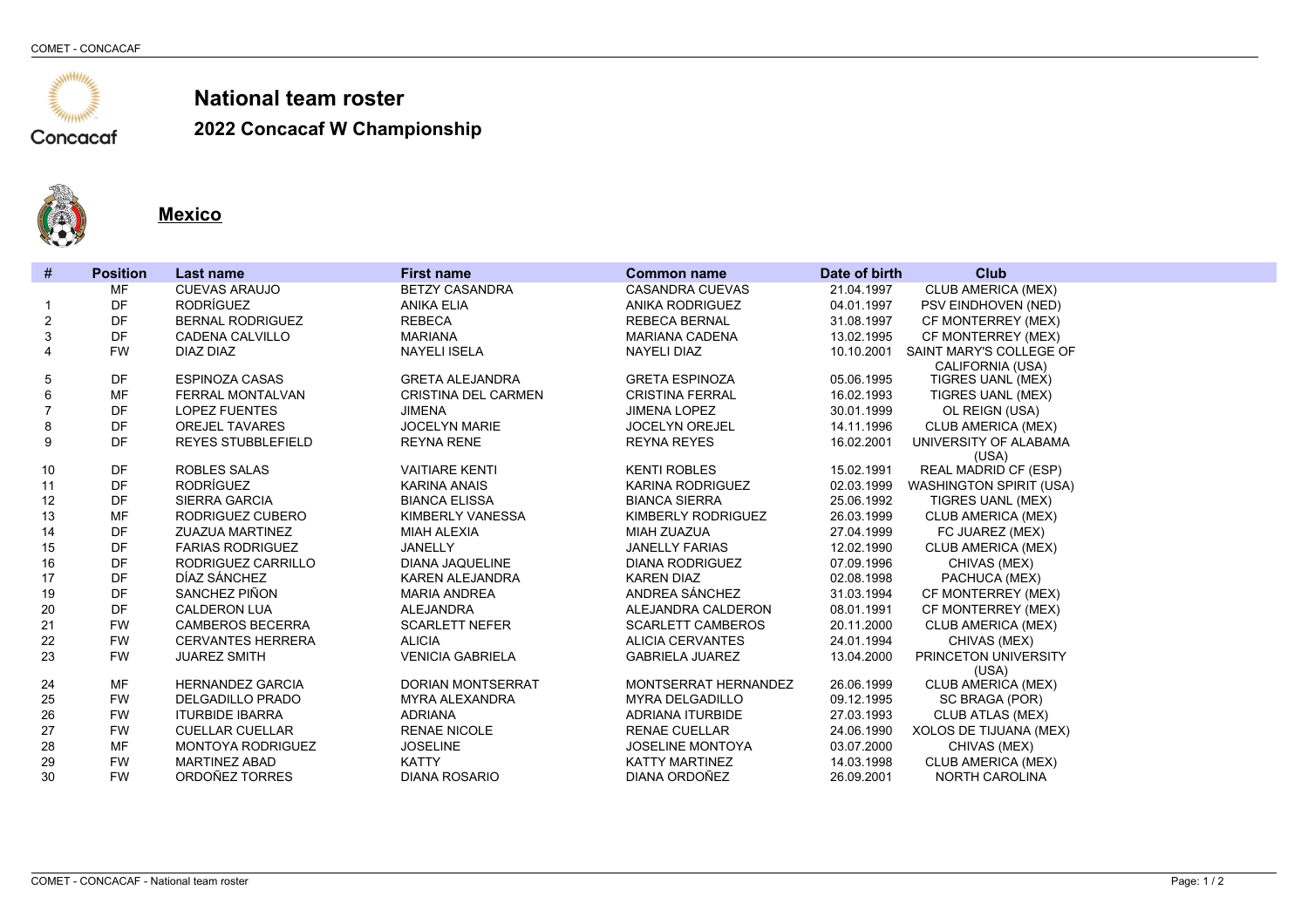

|    |           |                           |                           |                           |            | COURAGE (USA)             |
|----|-----------|---------------------------|---------------------------|---------------------------|------------|---------------------------|
| 31 | <b>FW</b> | <b>ESPINOSA ARCE</b>      | <b>DANIELA</b>            | <b>DANIELA ESPINOSA</b>   | 13.07.1999 | CLUB AMERICA (MEX)        |
| 32 | <b>MF</b> | <b>EVANGELISTA CHAVEZ</b> | <b>DIANA LAURA</b>        | <b>DIANA EVANGELISTA</b>  | 05.11.1994 | CF MONTERREY (MEX)        |
| 33 | <b>FW</b> | <b>SALAZAR SUASTE</b>     | <b>ESBEYDI VIRIDIANA</b>  | <b>VIRIDIANA SALAZAR</b>  | 02.01.1998 | PACHUCA (MEX)             |
| 34 | <b>MF</b> | <b>ANTONIO LOPEZ</b>      | <b>NANCY GUADALUPE</b>    | <b>NANCY ANTONIO</b>      | 02.04.1996 | <b>TIGRES UANL (MEX)</b>  |
| 35 | <b>MF</b> | <b>DELGADO ALVARADO</b>   | ALEXIA FERNANDA           | ALEXIA DELGADO            | 09.12.1999 | <b>ARIZONA STATE</b>      |
|    |           |                           |                           |                           |            | <b>UNIVERSITY (USA)</b>   |
| 36 | <b>FW</b> | <b>FRANCO TIRADO</b>      | YAMILE AZENEK             | YAMILE FRANCO             | 07.07.1992 | CF MONTERREY (MEX)        |
| 37 | <b>MF</b> | <b>GARCÍA CASTILLO</b>    | <b>DIANA LAURA</b>        | <b>DIANA GARCIA</b>       | 11.11.1999 | CF MONTERREY (MEX)        |
| 38 | <b>MF</b> | <b>JARAMILLO QUINTERO</b> | <b>CHRISTIAN CAROLINA</b> | <b>CAROLINA JARAMILLO</b> | 19.03.1994 | CHIVAS (MEX)              |
| 39 | <b>MF</b> | <b>MAYOR GUTIERREZ</b>    | <b>SANDRA STEPHANY</b>    | <b>STEPHANY MAYOR</b>     | 23.09.1991 | TIGRES UANL (MEX)         |
| 40 | <b>MF</b> | <b>MONTERO RODRÍGUEZ</b>  | <b>CASANDRA</b>           | <b>CASANDRA MONTERO</b>   | 31.05.1994 | CHIVAS (MEX)              |
| 41 | <b>MF</b> | OVALLE MUÑOZ              | <b>LIZBETH JACQUELINE</b> | <b>JACQUELINE OVALLE</b>  | 19.10.1999 | TIGRES UANL (MEX)         |
| 42 | <b>FW</b> | PALACIOS HERNANDEZ        | <b>KIANA ANGELICA</b>     | <b>KIANA PALACIOS</b>     | 01.10.1996 | CLUB AMERICA (MEX)        |
| 43 | DF        | <b>MEJIA</b>              | <b>ANNIA STEPHANY</b>     | <b>ANNIA MEJIA</b>        | 12.03.1996 | XOLOS DE TIJUANA (MEX)    |
| 43 | <b>MF</b> | <b>REYES ZARATE</b>       | <b>MARICARMEN</b>         | <b>MARICARMEN REYES</b>   | 23.04.2000 | UNIVERSITY OF CALIFORNIA  |
|    |           |                           |                           |                           |            | LOS ANGELES (USA)         |
| 44 | <b>FW</b> | <b>SANCHEZ MORALES</b>    | <b>MARIA GUADALUPE</b>    | <b>MARIA SANCHEZ</b>      | 20.02.1996 | <b>HOUSTON DASH (USA)</b> |
| 45 | <b>MF</b> | <b>NIETO CASTILLO</b>     | <b>KARLA PAOLA</b>        | <b>KARLA NIETO</b>        | 09.01.1995 | PACHUCA (MEX)             |
| 46 | <b>MF</b> | <b>MERCADO FUENTES</b>    | LILIANA                   | LILIANA MERCADO           | 22.10.1988 | <b>TIGRES UANL (MEX)</b>  |
| 47 | <b>FW</b> | <b>HERNÁNDEZ SIPPEL</b>   | NICOLETTE ANDREA          | NICOLETTE HERNÁNDEZ       | 17.02.1999 | <b>CLUB AMERICA (MEX)</b> |
| 49 | MF        | <b>CRUZ ARZATE</b>        | <b>BELEN DE JESUS</b>     | <b>BELEN CRUZ</b>         | 07.11.1998 | TIGRES UANL (MEX)         |
| 50 | <b>GK</b> | <b>GONZALEZ RODRIGUEZ</b> | <b>ITZEL</b>              | <b>ITZEL GONZALEZ</b>     | 14.08.1994 | SEVILLA FC (ESP)          |
| 51 | <b>GK</b> | SANTIAGO CISNEROS         | <b>AURORA CECILIA</b>     | <b>CECILIA SANTIAGO</b>   | 19.10.1994 | TIGRES UANL (MEX)         |
| 52 | GK        | ALVARADO NATIVIDAD        | <b>EMILY SOFIA</b>        | <b>EMILY ALVARADO</b>     | 09.06.1998 | STADE DE REIMS (FRA)      |
| 53 | GK        | <b>GODINEZ HERRERA</b>    | <b>ALEJANDRIA</b>         | ALEJANDRIA GODINEZ        | 24.02.1994 | CF MONTERREY (MEX)        |
| 54 | GK        | <b>VILLEDA MEDINA</b>     | <b>MELANY AYLIN</b>       | <b>MELANY VILLEDA</b>     | 25.10.2001 | PUMAS UNAM (MEX)          |
| 55 | <b>MF</b> | PERAZA FERNÁNDEZ          | <b>CINTHYA</b>            | CINTHYA PERAZA            | 05.06.1993 | SANTOS LAGUNA (MEX)       |
| 56 | <b>FW</b> | <b>MAULEON PIÑON</b>      | <b>MARIA NATALIA</b>      | NATALIA MAULEON           | 04.02.2002 | <b>CLUB AMERICA (MEX)</b> |
| 56 | <b>FW</b> | SOLÍS CONTRERAS           | DANIELA LIZBETH           | <b>DANIELA SOLIS</b>      | 19.04.1993 | CF MONTERREY (MEX)        |
| 57 | DF        | <b>MONROY CORTEZ</b>      | <b>DANIELA JANET</b>      | DANIELA MONROY            | 21.09.2002 | CRUZ AZUL (MEX)           |
| 58 | <b>FW</b> | <b>JOHNSON CARREON</b>    | <b>KATLYN ALICIA</b>      | <b>KATIE JOHNSON</b>      | 14.09.1994 | SAN DIEGO WAVE FC (USA)   |
| 60 | <b>FW</b> | DURON ALONZO              | DESTINNEY ROSALÍA         | <b>DESTINNEY DURON</b>    | 15.02.1996 | TOLUCA (MEX)              |
|    |           |                           |                           |                           |            |                           |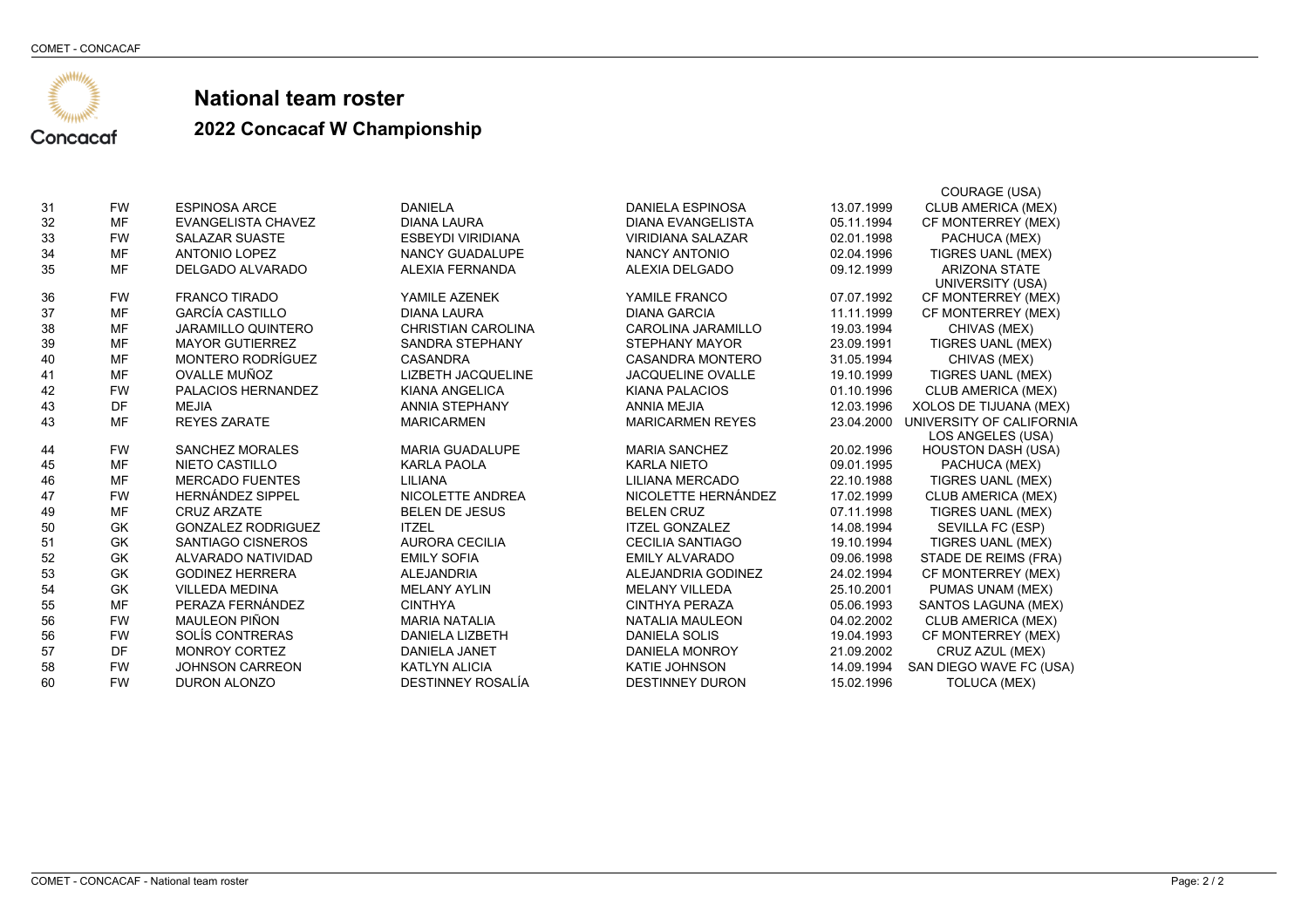

**2022 Concacaf W Championship**



**Panama**

| DIMAS ESCAZU (CRC)<br>GK<br><b>BAILEY DE LA CRUZ</b><br>YENITH ELIZABETT<br>YENITH BAILEY<br>29.03.2001<br>DF<br>29.08.2002<br>2<br><b>JAEN RODRIGUEZ</b><br><b>HILARY STACY</b><br><b>HILARY JAEN</b><br>TAURO FC (PAN)<br>3<br>DF<br><b>UNATTACHED (PAN)</b><br><b>BALTRIP REYES</b><br><b>CARINA ALICIA</b><br><b>CARINA BALTRIP</b><br>01.07.1998<br><b>MF</b><br>$\overline{4}$<br><b>CASTILLO MACIAS</b><br>KATHERINE LINETH<br>KATHERINE CASTILLO<br>23.03.1996<br>TAURO FC (PAN)<br>5<br>DF<br><b>DEPORTIVO SAPRISSA</b><br><b>PINZON RIOS</b><br>YOMIRA TIBISAY<br>YOMIRA PINZON<br>23.08.1996<br>(CRC)<br><b>MF</b><br>SALAZAR BISCAINO<br><b>DEYSIRE MAYTE</b><br><b>DEYSIRE SALAZAR</b><br>04.05.2004<br>TAURO FC (PAN)<br>6<br>$\overline{7}$<br><b>MF</b><br>ALAJUELENSE (CRC)<br>RANGEL VILLAREAL<br><b>KENIA KRISTEL</b><br><b>KENIA RANGEL</b><br>06.08.1995<br><b>MF</b><br>8<br><b>BATISTA LOPEZ</b><br><b>LAURIE RACHEL</b><br><b>LAURIE BATISTA</b><br>29.05.1996<br>TAURO FC (PAN)<br><b>MF</b><br>9<br><b>KARLA PAOLA</b><br>TAURO FC (PAN)<br><b>RILEY SERRACIN</b><br><b>KARLA RILEY</b><br>18.09.1997<br>10<br><b>FW</b><br><b>CLUB LEON (MEX)</b><br><b>COX VILLARREAL</b><br><b>MARTA ALEXANDRA</b><br><b>MARTA COX</b><br>20.07.1997<br>11<br><b>FW</b><br><b>NATALIA MILLS</b><br>ALAJUELENSE (CRC)<br><b>MILLS URRUNAGA</b><br>NATALIA DIDELKA<br>22.03.1993 |  |
|---------------------------------------------------------------------------------------------------------------------------------------------------------------------------------------------------------------------------------------------------------------------------------------------------------------------------------------------------------------------------------------------------------------------------------------------------------------------------------------------------------------------------------------------------------------------------------------------------------------------------------------------------------------------------------------------------------------------------------------------------------------------------------------------------------------------------------------------------------------------------------------------------------------------------------------------------------------------------------------------------------------------------------------------------------------------------------------------------------------------------------------------------------------------------------------------------------------------------------------------------------------------------------------------------------------------------------------------------------------------------------------------|--|
|                                                                                                                                                                                                                                                                                                                                                                                                                                                                                                                                                                                                                                                                                                                                                                                                                                                                                                                                                                                                                                                                                                                                                                                                                                                                                                                                                                                             |  |
|                                                                                                                                                                                                                                                                                                                                                                                                                                                                                                                                                                                                                                                                                                                                                                                                                                                                                                                                                                                                                                                                                                                                                                                                                                                                                                                                                                                             |  |
|                                                                                                                                                                                                                                                                                                                                                                                                                                                                                                                                                                                                                                                                                                                                                                                                                                                                                                                                                                                                                                                                                                                                                                                                                                                                                                                                                                                             |  |
|                                                                                                                                                                                                                                                                                                                                                                                                                                                                                                                                                                                                                                                                                                                                                                                                                                                                                                                                                                                                                                                                                                                                                                                                                                                                                                                                                                                             |  |
|                                                                                                                                                                                                                                                                                                                                                                                                                                                                                                                                                                                                                                                                                                                                                                                                                                                                                                                                                                                                                                                                                                                                                                                                                                                                                                                                                                                             |  |
|                                                                                                                                                                                                                                                                                                                                                                                                                                                                                                                                                                                                                                                                                                                                                                                                                                                                                                                                                                                                                                                                                                                                                                                                                                                                                                                                                                                             |  |
|                                                                                                                                                                                                                                                                                                                                                                                                                                                                                                                                                                                                                                                                                                                                                                                                                                                                                                                                                                                                                                                                                                                                                                                                                                                                                                                                                                                             |  |
|                                                                                                                                                                                                                                                                                                                                                                                                                                                                                                                                                                                                                                                                                                                                                                                                                                                                                                                                                                                                                                                                                                                                                                                                                                                                                                                                                                                             |  |
|                                                                                                                                                                                                                                                                                                                                                                                                                                                                                                                                                                                                                                                                                                                                                                                                                                                                                                                                                                                                                                                                                                                                                                                                                                                                                                                                                                                             |  |
|                                                                                                                                                                                                                                                                                                                                                                                                                                                                                                                                                                                                                                                                                                                                                                                                                                                                                                                                                                                                                                                                                                                                                                                                                                                                                                                                                                                             |  |
|                                                                                                                                                                                                                                                                                                                                                                                                                                                                                                                                                                                                                                                                                                                                                                                                                                                                                                                                                                                                                                                                                                                                                                                                                                                                                                                                                                                             |  |
|                                                                                                                                                                                                                                                                                                                                                                                                                                                                                                                                                                                                                                                                                                                                                                                                                                                                                                                                                                                                                                                                                                                                                                                                                                                                                                                                                                                             |  |
| 12<br>GK<br>23.10.1990<br>TAURO FC (PAN)<br><b>FABREGAS</b><br>SASHA JEANETH<br><b>SASHA FABREGAS</b>                                                                                                                                                                                                                                                                                                                                                                                                                                                                                                                                                                                                                                                                                                                                                                                                                                                                                                                                                                                                                                                                                                                                                                                                                                                                                       |  |
| DF<br>13<br><b>GARCIA</b><br>18.10.2000<br><b>UNATTACHED (PAN)</b><br><b>ADRIANA PEYTON</b><br>ADRIANA GARCIA                                                                                                                                                                                                                                                                                                                                                                                                                                                                                                                                                                                                                                                                                                                                                                                                                                                                                                                                                                                                                                                                                                                                                                                                                                                                               |  |
| DF<br>14<br>DE LEON BATISTA<br><b>UNATTACHED (PAN)</b><br><b>YERENIS YISEL</b><br>YERENIS DE LEON<br>23.02.1995                                                                                                                                                                                                                                                                                                                                                                                                                                                                                                                                                                                                                                                                                                                                                                                                                                                                                                                                                                                                                                                                                                                                                                                                                                                                             |  |
| 15<br><b>MF</b><br>SD ATLETICO NACIONAL<br><b>GUEVARA</b><br><b>MARIA VIRGINIA</b><br>04.10.2000<br><b>MARIA GUEVARA</b>                                                                                                                                                                                                                                                                                                                                                                                                                                                                                                                                                                                                                                                                                                                                                                                                                                                                                                                                                                                                                                                                                                                                                                                                                                                                    |  |
| (PAN)                                                                                                                                                                                                                                                                                                                                                                                                                                                                                                                                                                                                                                                                                                                                                                                                                                                                                                                                                                                                                                                                                                                                                                                                                                                                                                                                                                                       |  |
| DF<br>05.07.1992<br>CD PLAZA AMADOR (PAN),<br>ESPINOSA JUSTAVINO<br><b>REBECA MARGOTH</b><br><b>REBECA ESPINOSA</b><br>16                                                                                                                                                                                                                                                                                                                                                                                                                                                                                                                                                                                                                                                                                                                                                                                                                                                                                                                                                                                                                                                                                                                                                                                                                                                                   |  |
| SOL DE AMERICA (PAR)<br>17<br><b>MF</b><br><b>VILLAGRAND LEONARDS</b><br><b>GABRIELA ELIZABETH</b><br><b>GABRIELA VILLAGRAND</b><br>12.01.1999 ANGELO STATE UNIVERSITY                                                                                                                                                                                                                                                                                                                                                                                                                                                                                                                                                                                                                                                                                                                                                                                                                                                                                                                                                                                                                                                                                                                                                                                                                      |  |
| (USA)                                                                                                                                                                                                                                                                                                                                                                                                                                                                                                                                                                                                                                                                                                                                                                                                                                                                                                                                                                                                                                                                                                                                                                                                                                                                                                                                                                                       |  |
| <b>FW</b><br><b>HERNANDEZ DIAZ</b><br><b>ERIKA JANETH</b><br>ERIKA HERNANDEZ<br>17.03.1999<br>CD PLAZA AMADOR (PAN)<br>18                                                                                                                                                                                                                                                                                                                                                                                                                                                                                                                                                                                                                                                                                                                                                                                                                                                                                                                                                                                                                                                                                                                                                                                                                                                                   |  |
| <b>FW</b><br>CEDEÑO VALDERRAMA<br>LINETH CEDEÑO<br><b>HELLAS VERONA FC (ITA)</b><br>19<br><b>LINETH ISABEL</b><br>05.12.2000                                                                                                                                                                                                                                                                                                                                                                                                                                                                                                                                                                                                                                                                                                                                                                                                                                                                                                                                                                                                                                                                                                                                                                                                                                                                |  |
| DF<br><b>MUNICIPAL PEREZ</b><br>20<br><b>MONTENEGRO BERNAL</b><br><b>MARIA SUSANA</b><br><b>MARIA MONTENEGRO</b><br>17.09.2000                                                                                                                                                                                                                                                                                                                                                                                                                                                                                                                                                                                                                                                                                                                                                                                                                                                                                                                                                                                                                                                                                                                                                                                                                                                              |  |
| ZELEDON (CRC)                                                                                                                                                                                                                                                                                                                                                                                                                                                                                                                                                                                                                                                                                                                                                                                                                                                                                                                                                                                                                                                                                                                                                                                                                                                                                                                                                                               |  |
| <b>FW</b><br>DE OBALDIA AYALA<br><b>WHITNEY NICOLE</b><br>16.03.2000<br>21<br><b>WHITNEY DE OBALDIA</b><br>SPORTING FC (CRC)                                                                                                                                                                                                                                                                                                                                                                                                                                                                                                                                                                                                                                                                                                                                                                                                                                                                                                                                                                                                                                                                                                                                                                                                                                                                |  |
| <b>MF</b><br>22<br>DUCREUX JIMENEZ<br><b>NADIA DAMARIS</b><br><b>NADIA DUCREUX</b><br>26.01.1992<br>SPORTING SAN MIGUELITO                                                                                                                                                                                                                                                                                                                                                                                                                                                                                                                                                                                                                                                                                                                                                                                                                                                                                                                                                                                                                                                                                                                                                                                                                                                                  |  |
| (PAN)                                                                                                                                                                                                                                                                                                                                                                                                                                                                                                                                                                                                                                                                                                                                                                                                                                                                                                                                                                                                                                                                                                                                                                                                                                                                                                                                                                                       |  |
| <b>MF</b><br><b>GONZALEZ JURADO</b><br><b>SCHIANDRA</b><br><b>SCHIANDRA GONZALEZ</b><br>04.07.1995<br>CD PLAZA AMADOR (PAN)<br>23                                                                                                                                                                                                                                                                                                                                                                                                                                                                                                                                                                                                                                                                                                                                                                                                                                                                                                                                                                                                                                                                                                                                                                                                                                                           |  |
| <b>FW</b><br>24<br>CAMARENA<br><b>SHAYARI MASSIEL</b><br>SHAYARI CAMARENA<br>13.10.2003<br>TAURO FC (PAN)                                                                                                                                                                                                                                                                                                                                                                                                                                                                                                                                                                                                                                                                                                                                                                                                                                                                                                                                                                                                                                                                                                                                                                                                                                                                                   |  |
| 25<br><b>FW</b><br><b>CASSINOVA HERRERA</b><br><b>SUSY LINETH</b><br><b>SUSY CASSINOVA</b><br>05.02.1996<br>CD PLAZA AMADOR (PAN)                                                                                                                                                                                                                                                                                                                                                                                                                                                                                                                                                                                                                                                                                                                                                                                                                                                                                                                                                                                                                                                                                                                                                                                                                                                           |  |
| 26<br>GK<br>MUNICIPAL PEREZ<br><b>CORDOBA MARTINEZ</b><br><b>FARISSA EVELIN</b><br><b>FARISSA CORDOBA</b><br>30.06.1989                                                                                                                                                                                                                                                                                                                                                                                                                                                                                                                                                                                                                                                                                                                                                                                                                                                                                                                                                                                                                                                                                                                                                                                                                                                                     |  |
| <b>ZELEDON (CRC)</b>                                                                                                                                                                                                                                                                                                                                                                                                                                                                                                                                                                                                                                                                                                                                                                                                                                                                                                                                                                                                                                                                                                                                                                                                                                                                                                                                                                        |  |
| <b>FW</b><br>27<br><b>FUENTES BARRIA</b><br>YEISY DEYANIRA<br><b>YEISY FUENTES</b><br>28.01.2001<br><b>MUNICIPAL PEREZ</b>                                                                                                                                                                                                                                                                                                                                                                                                                                                                                                                                                                                                                                                                                                                                                                                                                                                                                                                                                                                                                                                                                                                                                                                                                                                                  |  |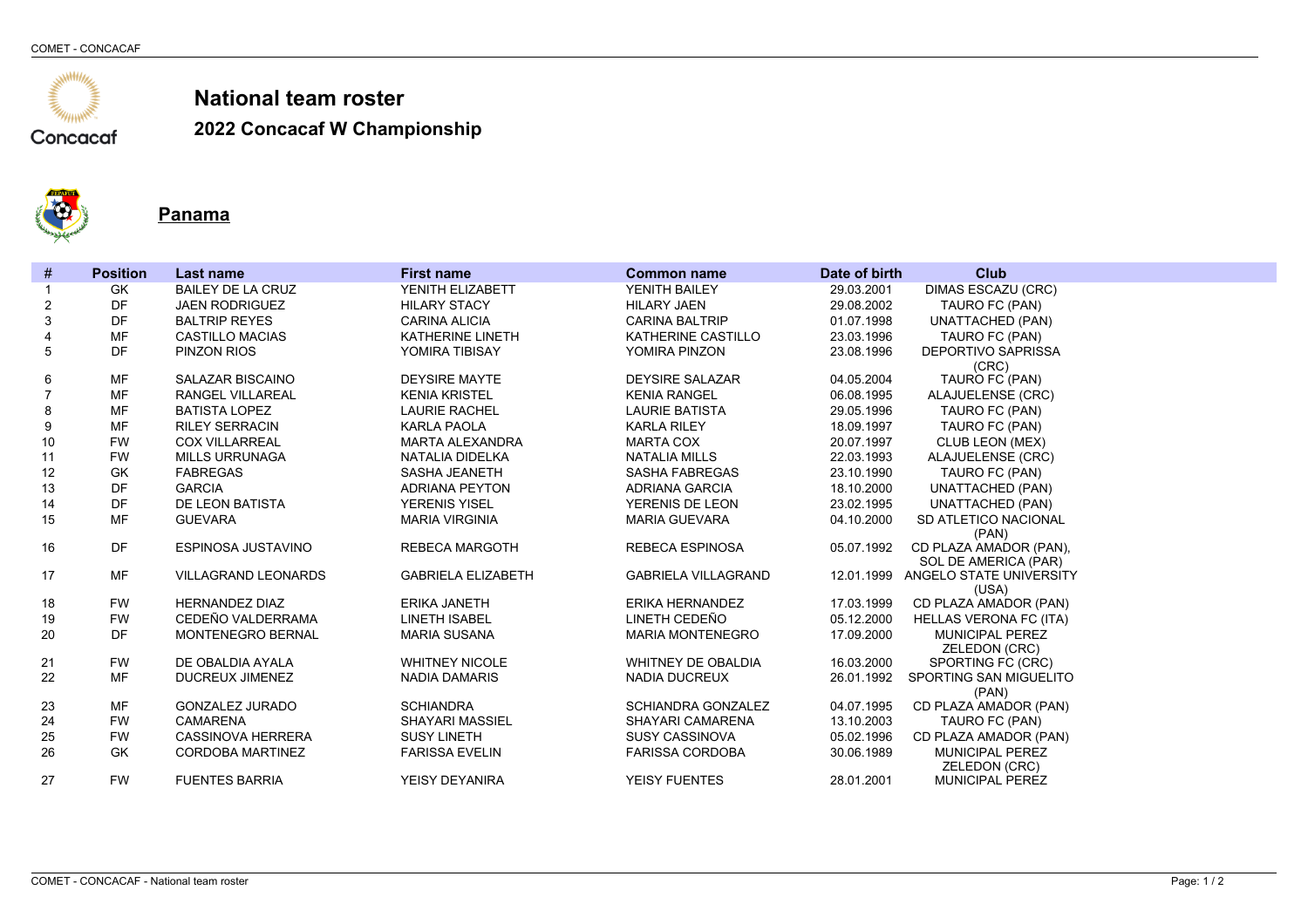

|    |           |                            |                           |                          |            | ZELEDON (CRC)                 |
|----|-----------|----------------------------|---------------------------|--------------------------|------------|-------------------------------|
| 28 | GK        | GARAY LÓPEZ                | ALEJANDRA CAROLINA        | ALEJANDRA GARAY          | 06.06.2004 | CD PLAZA AMADOR (PAN)         |
| 29 | DF        | <b>GONZALEZ RUEDA</b>      | <b>KATHERINE MICHELLE</b> | KATHERINE GONZALEZ       | 09.04.1997 | ATLETICO CHIRIQUI (PAN)       |
| 30 | MF        | RODRIGUEZ MENDOZA          | YVAMARA XAGELY            | <b>YVAMARA RODRIGUEZ</b> | 21.06.1992 | <b>UNATTACHED (PAN)</b>       |
| 31 | DF        | <b>GUEVARA SCOTT</b>       | <b>GABIELA SHIMARA</b>    | <b>GABRIELA GUEVARA</b>  | 15.10.1994 | <b>MUNICIPAL PEREZ</b>        |
|    |           |                            |                           |                          |            | ZELEDON (CRC)                 |
| 32 | <b>FW</b> | <b>MONTENEGRO MARTINEZ</b> | <b>CARMEN MILAGROS</b>    | <b>CARMEN MONTENEGRO</b> | 05.12.2000 | <b>CLUB DEPORTIVO</b>         |
|    |           |                            |                           |                          |            | UNIVERSITARIO (PAN)           |
| 33 | DF        | <b>JURADO RAMOS</b>        | <b>DALANY YINEL</b>       | DELANY JURADO            | 08.02.1995 | TAURO FC (PAN)                |
| 34 | DF        | NATIS BÁRCENAS             | <b>WENDY YISBEL</b>       | <b>WENDY NATIS</b>       | 19.08.2002 | AMERICA DE CALI - SAN         |
|    |           |                            |                           |                          |            | MIGUEL (PER)                  |
| 35 | MF        | <b>PON</b>                 | <b>DIANA CATALINA</b>     | DIANA PON                | 15.08.2004 | PRIME FC (USA)                |
| 36 | MF        | QUINTERO HUMPHRIES         | ALDRITH IVANA             | ALDRITH QUINTERO         | 01.01.2002 | <b>REAL UNION DE TENERIFE</b> |
|    |           |                            |                           |                          |            | (ESP)                         |
| 37 | <b>FW</b> | QUINTERO NAVARRO           | ANA GABRIELA              | ANA QUINTERO             | 14.08.2004 | CD PLAZA AMADOR (PAN)         |
| 38 | DF        | <b>RODRIGUEZ</b>           | ANA GABRIELA              | <b>ANA RODRIGUEZ</b>     | 23.04.2002 | <b>CIEX SPORTS ACADEMY</b>    |
|    |           |                            |                           |                          |            | (PAN)                         |
| 39 | MF        | <b>SAENZ DUTARY</b>        | <b>GLORIA ESTEPHANY</b>   | <b>GLORIA SAENZ</b>      | 02.07.2002 | SD ATLETICO NACIONAL          |
|    |           |                            |                           |                          |            | (PAN)                         |
| 40 | <b>FW</b> | <b>VANEGAS RODRIGUEZ</b>   | <b>ISIDRA</b>             | <b>ISIDRA VANEGAS</b>    | 05.04.2000 | SD PANAMA OESTE (PAN)         |
| 41 | MF        | <b>VARGAS SARAQUETA</b>    | ROSARIO DEL CARMEN        | ROSARIO VARGAS           | 09.08.2002 | <b>VALENCIA CF (ESP)</b>      |
|    |           |                            |                           |                          |            |                               |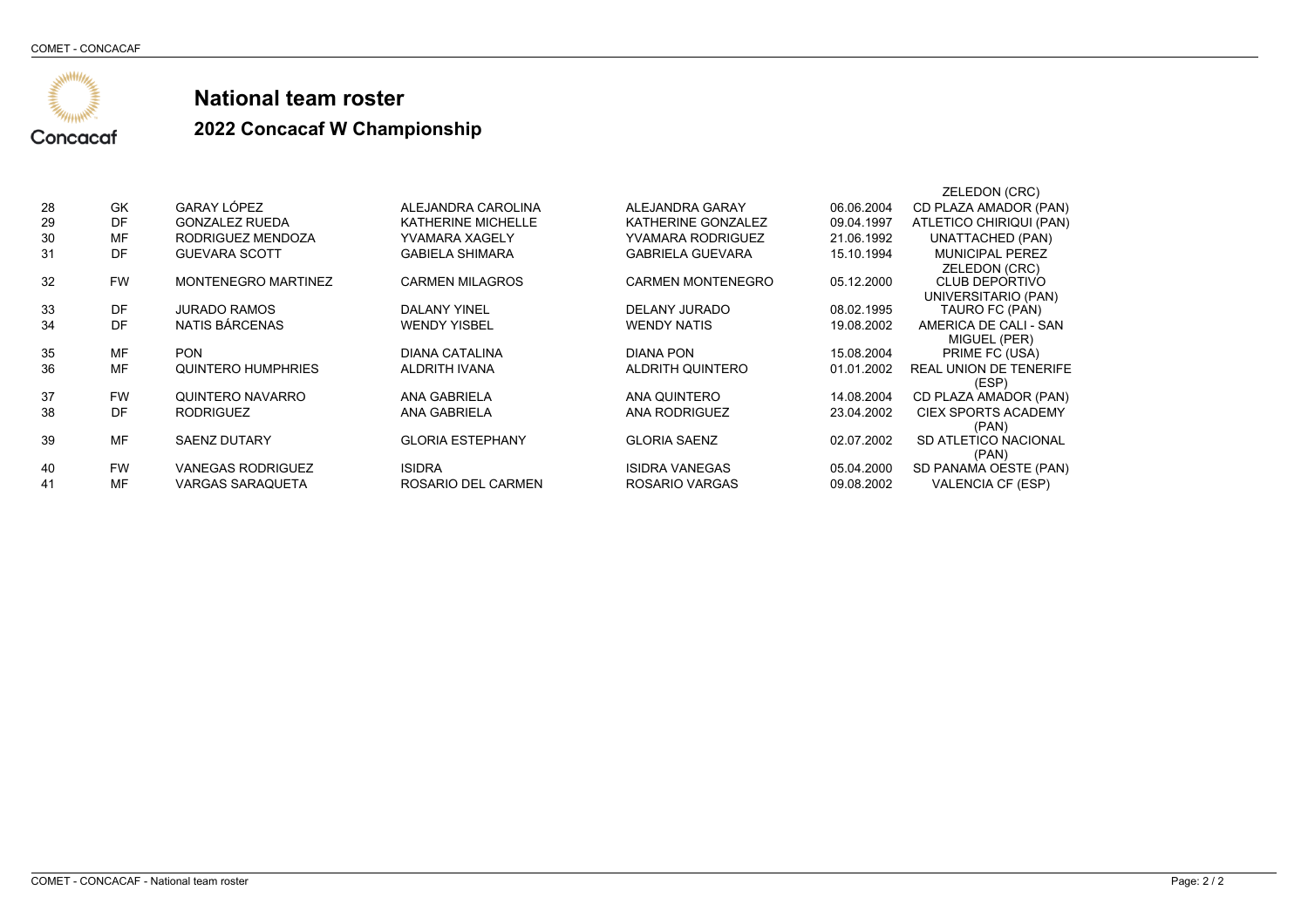

**2022 Concacaf W Championship**



### **Trinidad and Tobago**

| $\#$           | <b>Position</b> | <b>Last name</b>       | <b>First name</b>     | <b>Common name</b>            | Date of birth | <b>Club</b>                          |
|----------------|-----------------|------------------------|-----------------------|-------------------------------|---------------|--------------------------------------|
|                | GK              | <b>FORBES</b>          | <b>KIMIKA</b>         | <b>KIMIKA FORBES</b>          | 28.08.1991    | <b>UNATTACHED (TRI)</b>              |
| $\overline{c}$ | <b>DF</b>       | <b>JADOO</b>           | <b>CHELSI</b>         | <b>CHELSI JADOO</b>           | 21.03.1998    | VALADARES GAIA F.C. (POR)            |
| $\mathsf 3$    | <b>MF</b>       | <b>NAKHID SCHUSTER</b> | <b>SHANI</b>          | <b>SHANI NAKHID</b>           | 17.10.1993    | <b>UNATTACHED (TRI)</b>              |
| $\overline{4}$ | <b>DF</b>       | <b>BELGRAVE</b>        | <b>RHEA</b>           | <b>RHEA BELGRAVE</b>          | 19.07.1991    | POLICE FC (TRI)                      |
| $\mathbf 5$    | DF              | <b>GOVIA</b>           | <b>SHAUNALEE</b>      | SHAUNALEE GOVIA               | 02.11.1998    | <b>UNATTACHED (TRI)</b>              |
| 6              | <b>DF</b>       | <b>STOUTE</b>          | <b>SHADI</b>          | <b>CECILY STOUTE</b>          | 26.10.1999    | UNIVERSITY OF GEORGIA                |
|                |                 |                        |                       |                               |               | (USA)                                |
| 7              | DF              | <b>HINDS</b>           | <b>LIANA</b>          | <b>LIANA HINDS</b>            | 23.02.1995    | <b>HIBERNIAN FC (SCO)</b>            |
| 8              | DF              | <b>SWIFT</b>           | <b>VICTORIA</b>       | <b>VICTORIA SWIFT</b>         | 29.01.1995    | <b>UNATTACHED (TRI)</b>              |
| 9              | <b>DF</b>       | <b>ELLIS</b>           | <b>AMAYA</b>          | <b>AMAYA ELLIS</b>            | 31.10.1999    | <b>JOHNS HOPKINS</b>                 |
|                |                 |                        |                       |                               |               | UNIVERSITY (USA)                     |
| 10             | <b>MF</b>       | <b>JAMES</b>           | <b>ASHA</b>           | <b>ASHA JAMES</b>             | 05.12.1999    | <b>WEST TEXAS A&amp;M</b>            |
|                |                 |                        |                       |                               |               | UNIVERSITY (USA)                     |
| 11             | <b>FW</b>       | <b>CAMPBELL</b>        | <b>RAENAH</b>         | <b>RAENAH CAMPBELL</b>        | 28.02.1999    | <b>UNATTACHED (TRI)</b>              |
| 12             | MF              | <b>RALPH</b>           | <b>CHELCY</b>         | <b>CHELCY RALPH</b>           | 15.12.1998    | <b>BALL STATE UNIVERSITY</b>         |
| 13             | <b>FW</b>       | <b>AUSTIN</b>          | <b>BRIANNA DIONNE</b> | <b>BRIANNA AUSTIN</b>         | 31.03.1999    | (USA)<br><b>FLORIDA ATLANTIC</b>     |
|                |                 |                        |                       |                               |               | UNIVERSITY (USA)                     |
| 14             | <b>MF</b>       | <b>FORBES</b>          | <b>KARYN</b>          | <b>KARYN FORBES</b>           | 27.08.1991    | POLICE FC (TRI)                      |
| 15             | <b>MF</b>       | <b>JOHNSON</b>         | <b>KEDIE</b>          | <b>KEDIE JOHNSON</b>          | 19.11.2000    | UNIVERSITY OF LOUISIANA              |
|                |                 |                        |                       |                               |               | MONROE (USA)                         |
| 16             | <b>FW</b>       | <b>MC FARLANE</b>      | CAYLA                 | <b>CAYLA MC FARLANE</b>       | 10.06.2002    | <b>HARVARD UNIVERSITY</b>            |
|                |                 |                        |                       |                               |               | (USA)                                |
| 17             | <b>FW</b>       | <b>MATOUK</b>          | <b>MAYA</b>           | <b>MAYA MATOUK</b>            | 30.03.1998    | POLICE FC (TRI)                      |
| 18             | <b>MF</b>       | <b>SERRANT</b>         | <b>MARIA-FRANCES</b>  | <b>MARIA- FRANCES SERRANT</b> | 14.11.2002    | <b>WEST TEXAS A&amp;M</b>            |
|                |                 |                        |                       |                               |               | UNIVERSITY (USA)                     |
| 19             | <b>MF</b>       | <b>DE GANNES</b>       | <b>SARAH</b>          | <b>SARAH DE GANNES</b>        | 22.09.2002    | <b>WESTERN ILLINOIS</b>              |
| 20             | <b>DF</b>       | <b>HUTCHINSON</b>      | <b>LAURYN</b>         | <b>LAURYN HUTCHINSON</b>      | 12.06.1991    | UNIVERSITY (USA)<br>UNATTACHED (TRI) |
| 21             | <b>GK</b>       | <b>PALMER</b>          | <b>TENESHA</b>        | <b>TENESHA PALMER</b>         | 16.09.1994    | POLICE FC (TRI)                      |
| 22             | <b>GK</b>       | <b>KESHWAR</b>         | <b>KLIL</b>           | <b>KLIL KESHWAR</b>           | 17.07.2000    | <b>ST. FRANCIS COLLEGE</b>           |
|                |                 |                        |                       |                               |               | (USA)                                |
| 23             | DF              | <b>MOOS</b>            | <b>ABIGAIL</b>        | <b>ABIGAIL MOOS</b>           | 12.08.2003    | YALE UNIVERSITY (USA)                |
| 24             | <b>MF</b>       | <b>MITCHELL</b>        | <b>CHRISSY</b>        | <b>CHRISSY MITCHELL</b>       | 17.01.2002    | <b>MAYARO SECONDARY (TRI)</b>        |
|                |                 |                        |                       |                               |               |                                      |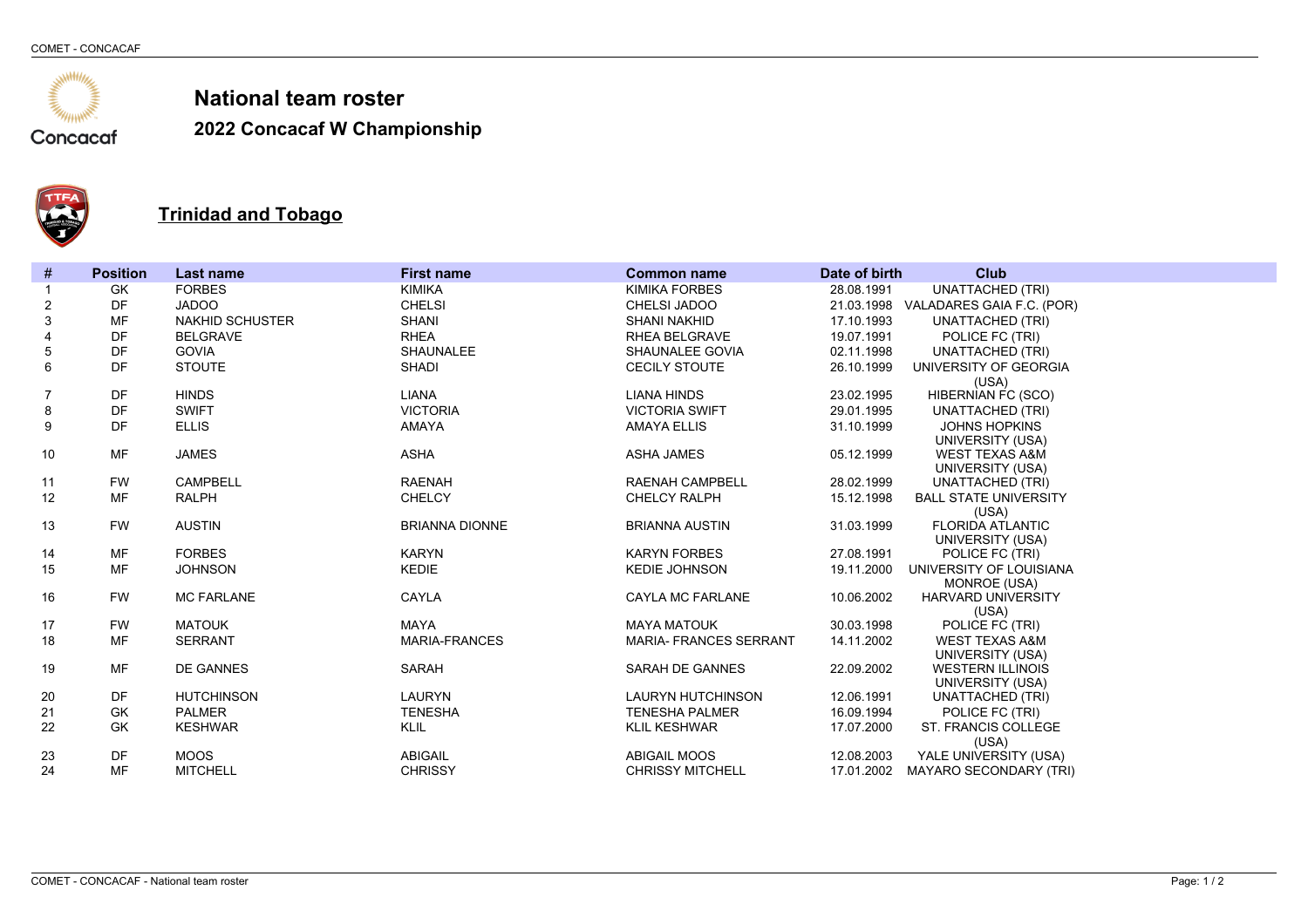

| 25 | <b>FW</b> | <b>PRINCE</b>  | <b>DENNECIA</b>        | <b>DENNECIA PRINCE</b> | 10.08.1998 | POINT FORTN FC (TRI)                |
|----|-----------|----------------|------------------------|------------------------|------------|-------------------------------------|
| 26 | <b>FW</b> | <b>KONTE</b>   | <b>EDNA</b>            | EDNA JADA KNOTE        | 06.02.2002 | UNIVERSITY OF                       |
|    |           |                |                        |                        |            | CONNECTICUT (USA)                   |
| 27 | <b>FW</b> | ST LOUIS       | <b>JOLIE ANAIS</b>     | <b>JOLIE ST LOUIS</b>  |            | 07.04.2003 SEATTLE UNIVERSITY (USA) |
| 28 | MF        | <b>JACK</b>    | <b>KAYDEEN</b>         | <b>KAYDEEN JACK</b>    | 23.02.2000 | <b>GRAMBLING STATE</b>              |
|    |           |                |                        |                        |            | UNIVERSITY (USA)                    |
| 29 | DF        | <b>WALDRON</b> | <b>KAYLA</b>           | <b>KAYLA WALDRON</b>   | 05.02.2002 | UNIVERSITY OF DELAWARE              |
|    |           |                |                        |                        |            | (USA)                               |
| 30 | DF        | <b>KING</b>    | <b>ARIN</b>            | <b>ARIN KING</b>       | 08.02.1991 | <b>UNATTACHED (TRI)</b>             |
| 31 | GK        | <b>WALCOTT</b> | <b>AKYLA</b>           | AKYLA WALCOTT          | 11.12.2002 | <b>ESSEX COUNTY COLLEGE</b>         |
|    |           |                |                        |                        |            | (USA)                               |
| 32 | DF        | <b>GUY</b>     | ABISHAI                | ABISHA GUY             | 04.03.1999 | POINT FORTN FC (TRI)                |
| 33 | DF        | TRIM           | AALIYAH BRIANNA        | AALIYAH TRIM           | 27.03.2004 | FC GINGA (TRI)                      |
| 34 | <b>FW</b> | <b>CORDNER</b> | <b>KENNYA</b>          | <b>KENNYA CORDNER</b>  | 11.11.1988 | FENERBAHCE SK (TUR)                 |
| 35 | GK        | <b>HERBERT</b> | <b>MAKIDA NATHANIA</b> | <b>MAKIDA HERBERT</b>  | 17.02.2002 | CORBAN UNIVERSITY (USA)             |
| 36 | DF        | <b>ROMEO</b>   | MEYAH                  | <b>MEYAH ROMEO</b>     | 02.08.1997 | DETROIT CITY FC (USA)               |
| 37 | <b>FW</b> | <b>SWIFT</b>   | ZOE                    | <b>ZOE SWIFT</b>       | 22.11.1997 | <b>UNATTACHED (TRI)</b>             |
| 38 | <b>FW</b> | <b>PAUL</b>    | <b>TORI</b>            | TORI PAUL              | 22.08.2002 | <b>GEORGE MASON</b>                 |
|    |           |                |                        |                        |            | UNIVERSITY (USA)                    |
| 39 | GK        | <b>DEDIER</b>  | <b>MALAIKA</b>         | <b>MALAIKA DEDIER</b>  | 26.03.1999 | UNATTACHED (TRI)                    |
| 40 | MF        | <b>GUERRA</b>  | <b>NAOMIE</b>          | NAOMIE GUERRA          | 01.06.1996 | RANGERS FC (TRI)                    |
|    |           |                |                        |                        |            |                                     |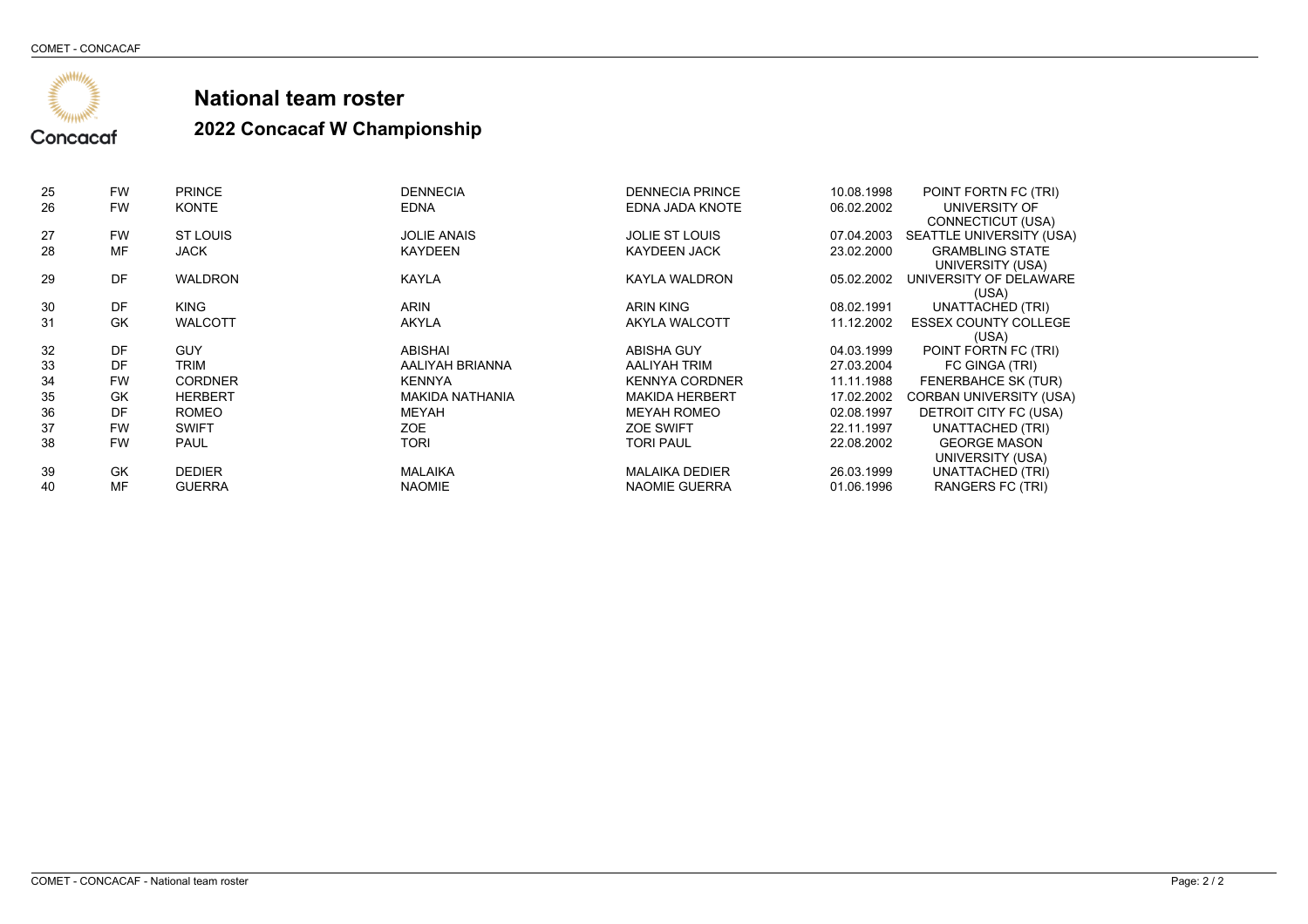

**2022 Concacaf W Championship**



**USA**

| $\#$           | <b>Position</b> | <b>Last name</b>  | <b>First name</b>          | <b>Common name</b>      | Date of birth | <b>Club</b>                             |
|----------------|-----------------|-------------------|----------------------------|-------------------------|---------------|-----------------------------------------|
| $\mathbf{1}$   | <b>FW</b>       | <b>BALCER</b>     | <b>BETHANY CATHERINE</b>   | <b>BETHANY BALCER</b>   | 07.03.1997    | OL REIGN (USA)                          |
| $\overline{2}$ | <b>MF</b>       | <b>BETHUNE</b>    | <b>CROIX</b>               | <b>CROIX BETHUNE</b>    | 14.03.2001    | UNIVERSITY OF SOUTHERN                  |
|                |                 |                   |                            |                         |               | CALIFORNIA (USA)                        |
| 3              | GK              | <b>BIXBY</b>      | <b>ANNABELLA</b>           | <b>BELLA BIXBY</b>      | 20.11.1995    | PORTLAND THORNS FC                      |
|                | GK              | <b>BLEDSOE</b>    | <b>AUBREY RENEE</b>        | <b>AUBREY KINGSBURY</b> | 20.11.1991    | (USA)<br><b>WASHINGTON SPIRIT (USA)</b> |
| 4<br>5         | <b>GK</b>       | <b>CAMPBELL</b>   | <b>CAROLYN</b>             | <b>JANE CAMPBELL</b>    | 17.02.1995    | <b>HOUSTON DASH (USA)</b>               |
| $\,6$          | <b>FW</b>       | CARRASCO          | ALEXANDRA MORGAN           | <b>ALEX MORGAN</b>      | 02.07.1989    | SAN DIEGO WAVE FC (USA)                 |
| $\overline{7}$ | <b>MF</b>       | <b>COFFEY</b>     | <b>SAMANTHA</b>            | <b>SAM COFFEY</b>       | 31.12.1998    | PORTLAND THORNS FC                      |
|                |                 |                   |                            |                         |               | (USA)                                   |
| 8              | MF              | <b>COLOHAN</b>    | <b>MIKAYLA SHAE</b>        | MIKAYLA CLUFF           | 25.02.1999    | ORLANDO PRIDE (USA)                     |
| 9              | DF              | COOK              | <b>ALANA SIMONE</b>        | <b>ALANA COOK</b>       | 11.04.1997    | OL REIGN (USA)                          |
| 10             | <b>FW</b>       | <b>COOPER</b>     | <b>MICHELLE</b>            | MICHELLE COOPER         | 04.12.2002    | DUKE UNIVERSITY (USA)                   |
| 11             | <b>MF</b>       | <b>DEMELO</b>     | SAVANNAH MARIE             | SAVANNAH DEMELO         | 26.03.1998    | RACING LOUISVILLE FC                    |
|                |                 |                   |                            |                         |               | (USA)                                   |
| 12             | <b>MF</b>       | <b>DIBERNARDO</b> | <b>VANESSA SUE</b>         | VANESSA DIBERNARDO      | 15.05.1992    | CHICAGO RED STARS (USA)                 |
| 13             | DF              | <b>DORSEY</b>     | <b>IMANI MICHELLE</b>      | <b>IMANI DORSEY</b>     | 21.03.1996    | NJ/NY GOTHAM FC (USA)                   |
| 14             | <b>FW</b>       | <b>DWYER</b>      | SYDNEY LEROUX              | <b>SYDNEY LEROUX</b>    | 07.05.1990    | ORLANDO PRIDE (USA)                     |
| 15             | DF              | <b>DYDASCO</b>    | <b>CAPRICE KAANOHIKULA</b> | <b>CAPRICE DYDASCO</b>  | 19.08.1993    | NJ/NY GOTHAM FC (USA)                   |
| 16             | DF              | <b>FOX</b>        | <b>EMILY</b>               | <b>EMILY FOX</b>        | 05.07.1998    | RACING LOUISVILLE FC                    |
|                |                 |                   |                            |                         |               | (USA)                                   |
| 17             | GK              | <b>FRANCH</b>     | <b>ADRIANNA</b>            | <b>ADRIANNA FRANCH</b>  | 12.11.1990    | KANSAS CITY CURRENT                     |
|                |                 | <b>GIRMA</b>      | <b>NAOMI</b>               |                         |               | (USA)                                   |
| 18             | DF<br><b>MF</b> |                   |                            | <b>NAOMI GIRMA</b>      | 14.06.2000    | SAN DIEGO WAVE FC (USA)                 |
| 19             |                 | <b>HAMILTON</b>   | <b>KRISTEN MARIE</b>       | <b>KRISTEN HAMILTON</b> | 17.04.1992    | KANSAS CITY CURRENT<br>(USA)            |
| 20             | <b>FW</b>       | <b>HATCH</b>      | <b>ASHLEY MARIE</b>        | <b>ASHLEY HATCH</b>     | 25.05.1995    | <b>WASHINGTON SPIRIT (USA)</b>          |
| 21             | <b>FW</b>       | <b>HEATH</b>      | <b>TOBIN POWELL</b>        | <b>TOBIN HEATH</b>      | 29.05.1988    | <b>UNATTACHED (USA)</b>                 |
| 22             | DF              | <b>HIATT</b>      | <b>SAMANTHA</b>            | <b>SAM HIATT</b>        | 06.01.1998    | OL REIGN (USA)                          |
| 23             | <b>MF</b>       | <b>HORAN</b>      | <b>LINDSEY MICHELLE</b>    | <b>LINDSEY HORAN</b>    | 26.05.1994    | <b>OLYMPIQUE LYONNAIS</b>               |
|                |                 |                   |                            |                         |               | (FRA)                                   |
| 24             | <b>MF</b>       | <b>HOWELL</b>     | <b>JAELIN</b>              | <b>JAELIN HOWELL</b>    | 21.11.1999    | RACING LOUISVILLE FC                    |
|                |                 |                   |                            |                         |               | (USA)                                   |
| 25             | DF              | <b>HUERTA</b>     | <b>SOFIA CHRISTINE</b>     | <b>SOFIA HUERTA</b>     | 14.12.1992    | OL REIGN (USA)                          |
|                |                 |                   |                            |                         |               |                                         |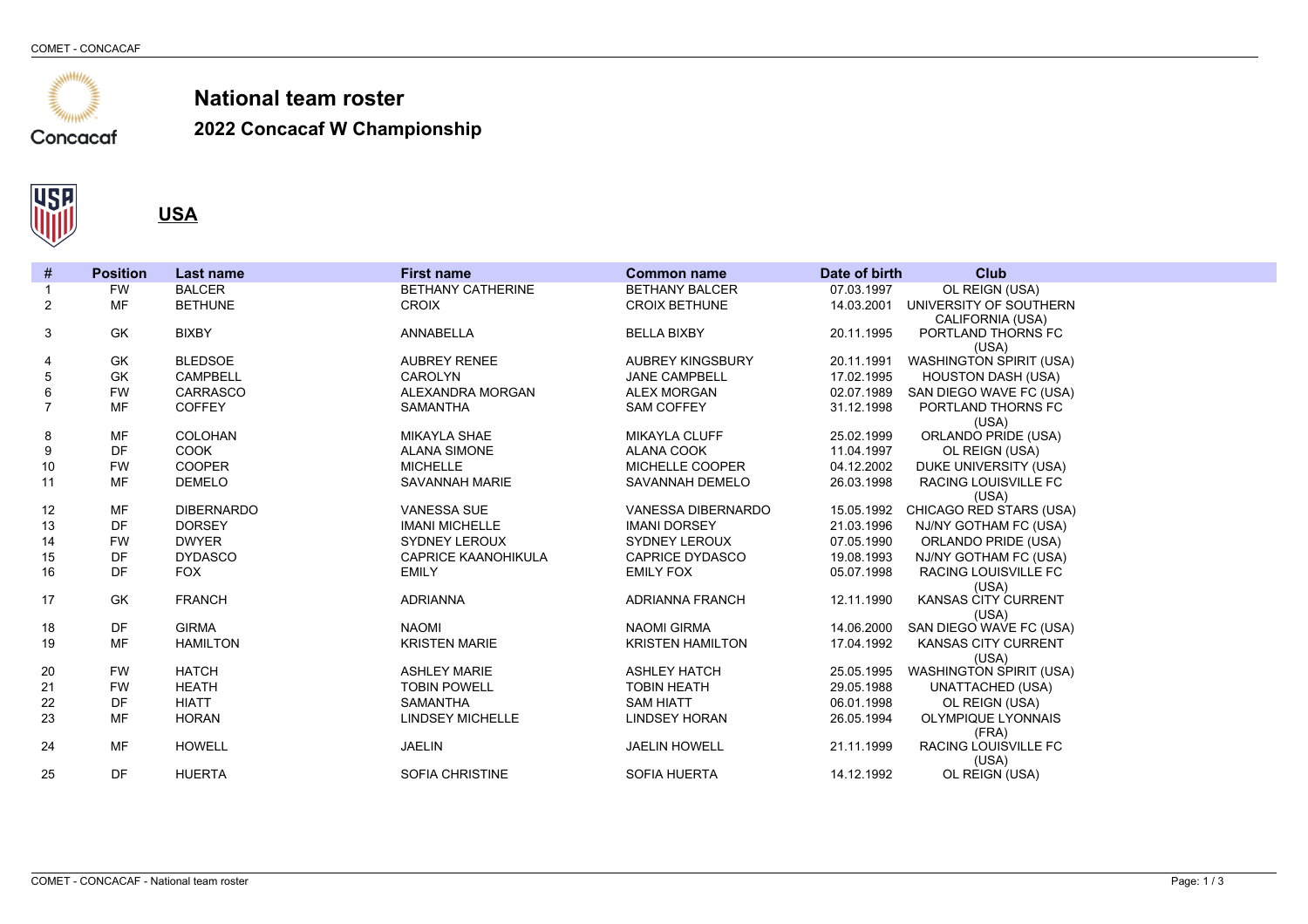**ANAHARANG ARAW ANG MANARITY** 

Concacaf

## **National team roster**

| 26       | <b>FW</b>              | <b>KIZER</b>                    | <b>CECELIA ANNE</b>                             | <b>CECE KIZER</b>                             | 07.08.1997               | RACING LOUISVILLE FC<br>(USA)                    |
|----------|------------------------|---------------------------------|-------------------------------------------------|-----------------------------------------------|--------------------------|--------------------------------------------------|
| 27       | <b>MF</b>              | <b>KORNIECK</b>                 | <b>TAYLOR JACKLYN</b>                           | <b>TAYLOR KORNIECK</b>                        | 22.11.1998               | SAN DIEGO WAVE FC (USA)                          |
| 28       | MF                     | <b>LAVELLE</b>                  | <b>ROSEMARY KATHLEEN</b>                        | <b>ROSE LAVELLE</b>                           | 14.05.1995               | OL REIGN (USA)                                   |
| 29       | DF                     | <b>LOERA</b>                    | <b>ALEXIS</b>                                   | <b>ALEX LOERA</b>                             | 19.06.1999               | <b>KANSAS CITY CURRENT</b>                       |
|          |                        |                                 |                                                 |                                               |                          | (USA)                                            |
| 30       | <b>DF</b>              | <b>MACE</b>                     | <b>HAILIE JENAE</b>                             | <b>HAILIE MACE</b>                            | 24.03.1997               | KANSAS CITY CURRENT                              |
| 31       | <b>MF</b>              | <b>MADRIL</b>                   | <b>EMILY MAY</b>                                | <b>EMILY MADRIL</b>                           | 01.07.1999               | (USA)<br>FLORIDA STATE                           |
|          |                        |                                 |                                                 |                                               |                          | UNIVERSITY (USA)                                 |
| 32       | DF                     | <b>MASON</b>                    | <b>EMILY</b>                                    | <b>EMILY MASON</b>                            | 23.10.2002               | <b>RUTGERS UNIVERSITY</b>                        |
|          |                        |                                 |                                                 |                                               |                          | (USA)                                            |
| 33       | DF                     | <b>MATHIAS</b>                  | <b>MERRITT ELIZABETH</b>                        | <b>MERRITT MATHIAS</b>                        | 02.07.1990               | NORTH CAROLINA                                   |
|          |                        |                                 |                                                 |                                               |                          | COURAGE (USA)                                    |
| 34       | <b>MF</b>              | <b>MCCASKILL</b>                | <b>SAVANNAH</b>                                 | SAVANNAH MCCASKILL                            | 31.07.1996               | ANGEL CITY FC (USA)                              |
| 35       | <b>FW</b>              | <b>MCDONALD</b>                 | <b>JESSICA</b>                                  | <b>JESSICA MCDONALD</b>                       | 28.02.1988               | RACING LOUISVILLE FC                             |
| 36       | DF                     | <b>MCNABB</b>                   | <b>KRISTEN CLAIRE</b>                           | <b>KRISTEN MCNABB</b>                         | 17.04.1994               | (USA)<br>SAN DIEGO WAVE FC (USA)                 |
| 37       | <b>DF</b>              | <b>MENGES</b>                   | <b>EMILY TOWNSEND</b>                           | <b>EMILY MENGES</b>                           | 28.07.1992               | PORTLAND THORNS FC                               |
|          |                        |                                 |                                                 |                                               |                          | (USA)                                            |
| 38       | <b>MF</b>              | <b>MEWIS</b>                    | <b>KRISTEN ANNE</b>                             | <b>KRISTIE MEWIS</b>                          | 25.02.1991               | NJ/NY GOTHAM FC (USA)                            |
| 39       | GK                     | <b>MURPHY</b>                   | <b>CASEY GRACE</b>                              | <b>CASEY MURPHY</b>                           | 25.04.1996               | <b>NORTH CAROLINA</b>                            |
|          |                        |                                 |                                                 |                                               |                          | COURAGE (USA)                                    |
| 40       | <b>GK</b>              | <b>NAEHER</b>                   | <b>ALYSSA MICHELLE</b>                          | <b>ALYSSA NAEHER</b>                          | 20.04.1988               | CHICAGO RED STARS (USA)                          |
| 41       | MF                     | <b>NIGHSWONGER</b>              | <b>JENNA</b>                                    | <b>JENNA NIGHSWONGER</b>                      | 28.11.2000               | <b>FLORIDA STATE</b>                             |
|          |                        |                                 |                                                 |                                               |                          | UNIVERSITY (USA)                                 |
| 42<br>43 | <b>DF</b><br><b>DF</b> | <b>O'HARA</b><br><b>PICKETT</b> | <b>KELLEY MAUREEN</b><br><b>CARSON LEIGHANN</b> | <b>KELLEY O'HARA</b><br><b>CARSON PICKETT</b> | 04.08.1988<br>15.09.1993 | <b>WASHINGTON SPIRIT (USA)</b><br>NORTH CAROLINA |
|          |                        |                                 |                                                 |                                               |                          | COURAGE (USA)                                    |
| 44       | <b>FW</b>              | <b>PRESS</b>                    | <b>CHRISTEN ANNEMARIE</b>                       | <b>CHRISTEN PRESS</b>                         | 29.12.1988               | ANGEL CITY FC (USA)                              |
| 45       | <b>FW</b>              | <b>PUGH</b>                     | <b>MALLORY DIANE</b>                            | <b>MALLORY PUGH</b>                           |                          | 29.04.1998 CHICAGO RED STARS (USA)               |
| 46       | <b>FW</b>              | <b>PURCE</b>                    | <b>MARGARET</b>                                 | <b>MARGARET PURCE</b>                         | 18.09.1995               | NJ/NY GOTHAM FC (USA)                            |
| 47       | <b>FW</b>              | <b>RAPINOE</b>                  | <b>MEGAN ANNA</b>                               | <b>MEGAN RAPINOE</b>                          | 05.07.1985               | OL REIGN (USA)                                   |
| 48       | <b>FW</b>              | <b>RODMAN</b>                   | <b>TRINITY</b>                                  | <b>TRINITY RODMAN</b>                         | 20.05.2002               | <b>WASHINGTON SPIRIT (USA)</b>                   |
| 49       | <b>FW</b>              | <b>SANCHEZ</b>                  | <b>ASHLEY</b>                                   | <b>ASHLEY SANCHEZ</b>                         | 16.03.1999               | <b>WASHINGTON SPIRIT (USA)</b>                   |
| 50       | DF                     | SAUERBRUNN                      | REBECCA ELIZABETH                               | <b>BECKY SAUERBRUNN</b>                       | 06.06.1985               | PORTLAND THORNS FC                               |
|          |                        |                                 |                                                 |                                               |                          | (USA)                                            |
| 51       | <b>FW</b>              | <b>SMITH</b>                    | <b>SOPHIA</b>                                   | SOPHIA SMITH                                  | 10.08.2000               | PORTLAND THORNS FC                               |
| 52       | <b>DF</b>              | SONNETT                         | <b>EMILY ANN</b>                                | <b>EMILY SONNETT</b>                          | 25.11.1993               | (USA)<br><b>WASHINGTON SPIRIT (USA)</b>          |
| 53       | <b>DF</b>              | <b>STAAB</b>                    | SAMANTHA KEALA                                  | <b>SAM STAAB</b>                              | 28.03.1997               | <b>WASHINGTON SPIRIT (USA)</b>                   |
|          |                        |                                 |                                                 |                                               |                          |                                                  |